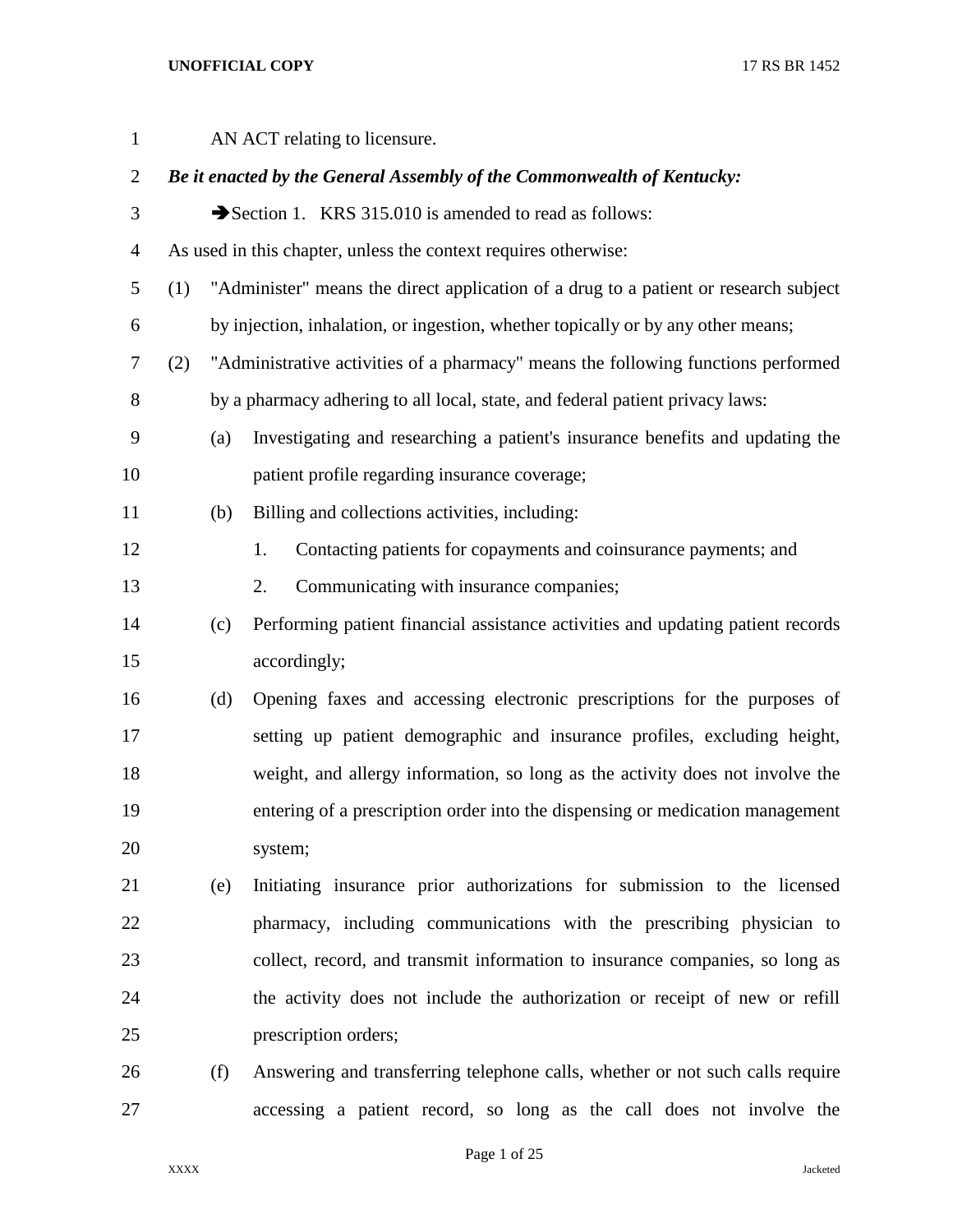| $\mathbf{1}$ |     |     | interpretation, evaluation, or implementation of a drug order; and                   |
|--------------|-----|-----|--------------------------------------------------------------------------------------|
| 2            |     | (g) | Communicating with patients via telephone or electronically regarding refill         |
| 3            |     |     | reminders, so long as the communication does not involve the interpretation,         |
| 4            |     |     | evaluation, or implementation of a drug order and a pharmacist is readily            |
| 5            |     |     | available for patient consultation;                                                  |
| 6            | (3) |     | "Association" means the Kentucky Pharmacists Association;                            |
| 7            | (4) |     | "Board" means the Kentucky Board of Pharmacy;                                        |
| 8            | (5) |     | "Collaborative care agreement" means a written agreement between a pharmacist or     |
| 9            |     |     | pharmacists and a practitioner or practitioners that outlines a plan of cooperative  |
| 10           |     |     | management of patients' drug-related health care needs where:                        |
| 11           |     | (a) | Patients' drug-related health care needs fall within the practitioner's or           |
| 12           |     |     | practitioners' statutory scope of practice;                                          |
| 13           |     | (b) | Patients are referred by the practitioner or practitioners to the pharmacist or      |
| 14           |     |     | pharmacists; and                                                                     |
| 15           |     | (c) | The agreement:                                                                       |
| 16           |     |     | Identifies the practitioner or practitioners and the pharmacist or<br>1.             |
| 17           |     |     | pharmacists who are parties to the agreement;                                        |
| 18           |     |     | 2.<br>Specifies the drug-related regimen to be provided, and how drug therapy        |
| 19           |     |     | is to be monitored; and                                                              |
| 20           |     |     | 3.<br>Stipulates the conditions for initiating, continuing, or discontinuing drug    |
| 21           |     |     | therapy and conditions which warrant modifications to dose, dosage                   |
| 22           |     |     | regimen, dosage form, or route of administration;                                    |
| 23           | (6) |     | "Compound" or "compounding" means the preparation or labeling of a drug              |
| 24           |     |     | pursuant to or in anticipation of a valid prescription drug order, including but not |
| 25           |     |     | limited to packaging, intravenous admixture or manual combination of drug            |
| 26           |     |     | ingredients. "Compounding," as used in this chapter, shall not preclude simple       |
| 27           |     |     | reconstitution, mixing, or modification of drug products prior to administration by  |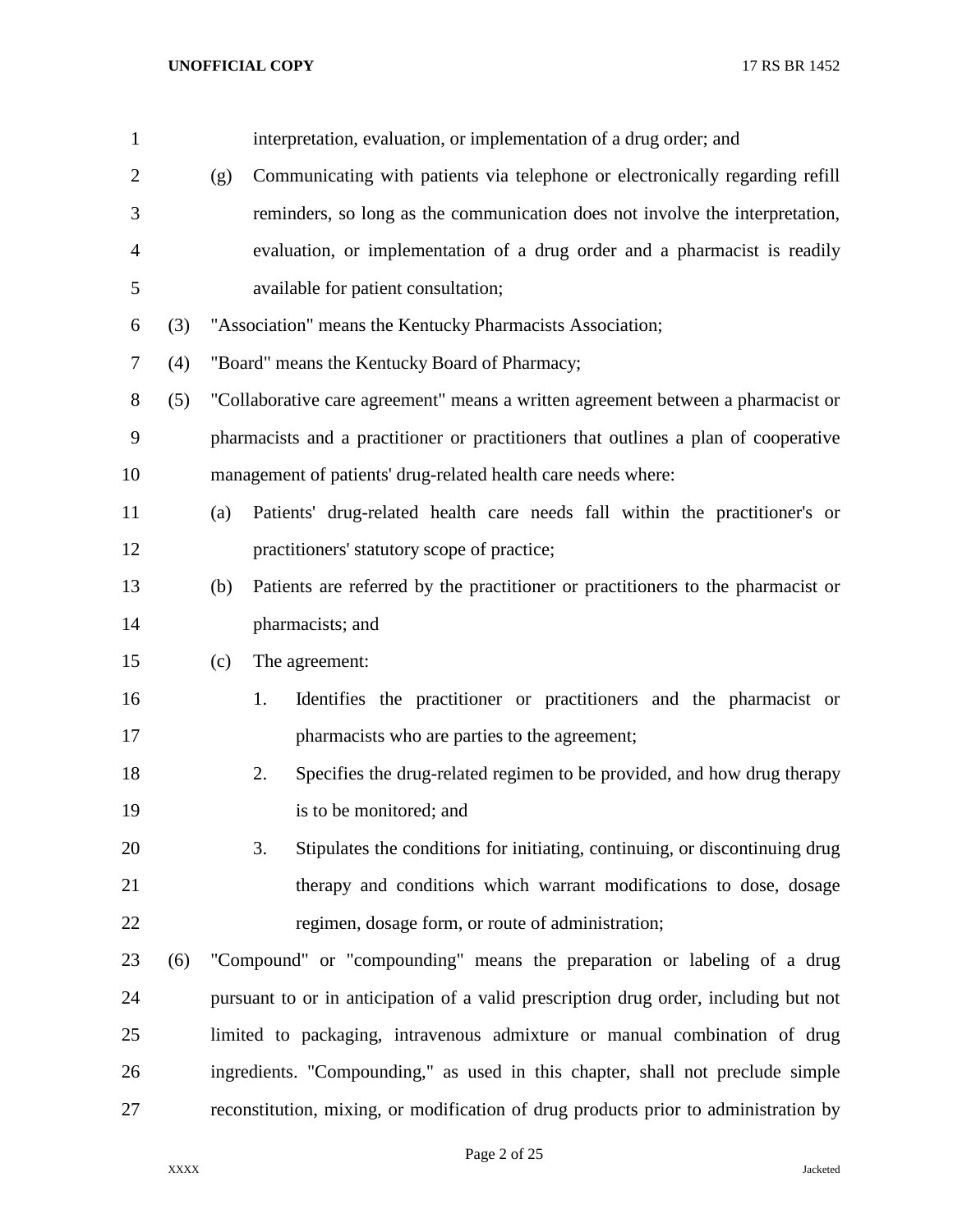| $\mathbf{1}$   |     |     | nonpharmacists;                                                                       |
|----------------|-----|-----|---------------------------------------------------------------------------------------|
| $\overline{2}$ | (7) |     | "Confidential information" means information which is accessed or maintained by a     |
| 3              |     |     | pharmacist in a patient's record, or communicated to a patient as part of patient     |
| 4              |     |     | counseling, whether it is preserved on paper, microfilm, magnetic media, electronic   |
| 5              |     |     | media, or any other form;                                                             |
| 6              | (8) |     | "Continuing education unit" means ten (10) contact hours of board approved            |
| 7              |     |     | continuing pharmacy education. A "contact hour" means fifty (50) continuous           |
| $8\,$          |     |     | minutes without a break period;                                                       |
| 9              | (9) |     | "Dispense" or "dispensing" means to deliver one (1) or more doses of a prescription   |
| 10             |     |     | drug in a suitable container, appropriately labeled for subsequent administration to  |
| 11             |     |     | or use by a patient or other individual entitled to receive the prescription drug;    |
| 12             |     |     | (10) "Drug" means any of the following:                                               |
| 13             |     | (a) | Articles recognized as drugs or drug products in any official compendium or           |
| 14             |     |     | supplement thereto;                                                                   |
| 15             |     | (b) | Articles, other than food, intended to affect the structure or function of the        |
| 16             |     |     | body of man or other animals;                                                         |
| 17             |     | (c) | Articles, including radioactive substances, intended for use in the diagnosis,        |
| 18             |     |     | cure, mitigation, treatment or prevention of disease in man or other animals;         |
| 19             |     |     | <sub>or</sub>                                                                         |
| 20             |     | (d) | Articles intended for use as a component of any articles specified in                 |
| 21             |     |     | paragraphs (a) to (c) of this subsection;                                             |
| 22             |     |     | (11) "Drug regimen review" means retrospective, concurrent, and prospective review by |
| 23             |     |     | a pharmacist of a patient's drug-related history, including but not limited to the    |
| 24             |     |     | following areas:                                                                      |
| 25             |     | (a) | Evaluation of prescription drug orders and patient records for:                       |
| 26             |     |     | Known allergies;<br>1.                                                                |
| 27             |     |     | Rational therapy contraindications;<br>2.                                             |

Page 3 of 25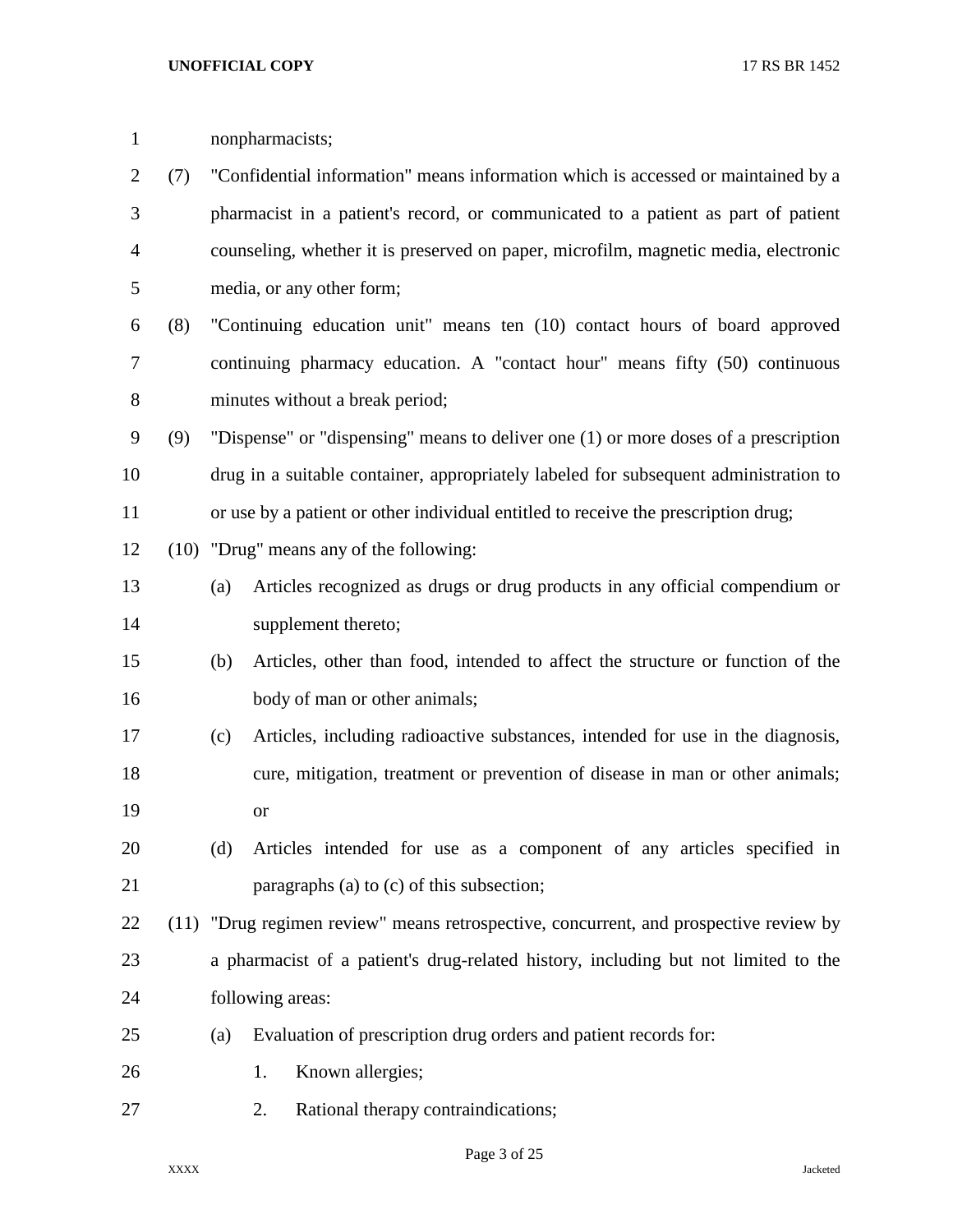| $\mathbf{1}$   | Appropriate dose and route of administration;<br>3.                                       |
|----------------|-------------------------------------------------------------------------------------------|
| $\overline{2}$ | Appropriate directions for use; or<br>4.                                                  |
| 3              | Duplicative therapies.<br>5.                                                              |
| $\overline{4}$ | Evaluation of prescription drug orders and patient records for drug-drug, drug-<br>(b)    |
| 5              | food, drug-disease, and drug-clinical laboratory interactions;                            |
| 6              | Evaluation of prescription drug orders and patient records for adverse drug<br>(c)        |
| 7              | reactions; or                                                                             |
| 8              | Evaluation of prescription drug orders and patient records for proper<br>(d)              |
| 9              | utilization and optimal therapeutic outcomes;                                             |
| 10             | (12) "Immediate supervision" means under the physical and visual supervision of a         |
| 11             | pharmacist;                                                                               |
| 12             | (13) "Manufacturer" means any person, except a pharmacist compounding in the normal       |
| 13             | course of professional practice, within the Commonwealth engaged in the                   |
| 14             | commercial production, preparation, propagation, compounding, conversion, or              |
| 15             | processing of a drug, either directly or indirectly, by extraction from substances of     |
| 16             | natural origin or independently by means of chemical synthesis, or both, and              |
| 17             | includes any packaging or repackaging of a drug or the labeling or relabeling of its      |
| 18             | container;                                                                                |
| 19             | (14) "Medical order" means a lawful order of a specifically identified practitioner for a |
| 20             | specifically identified patient for the patient's health care needs. "Medical order"      |
| 21             | may or may not include a prescription drug order;                                         |
| 22             | (15) "Nonprescription drugs" means nonnarcotic medicines or drugs which may be sold       |
| 23             | without a prescription and are prepackaged and labeled for use by the consumer in         |
| 24             | accordance with the requirements of the statutes and regulations of this state and the    |
| 25             | federal government;                                                                       |
| 26             | $(16)$ "Outsourcing facility" means a facility at one (1) geographic location or address  |
| 27             | that:                                                                                     |

Page 4 of 25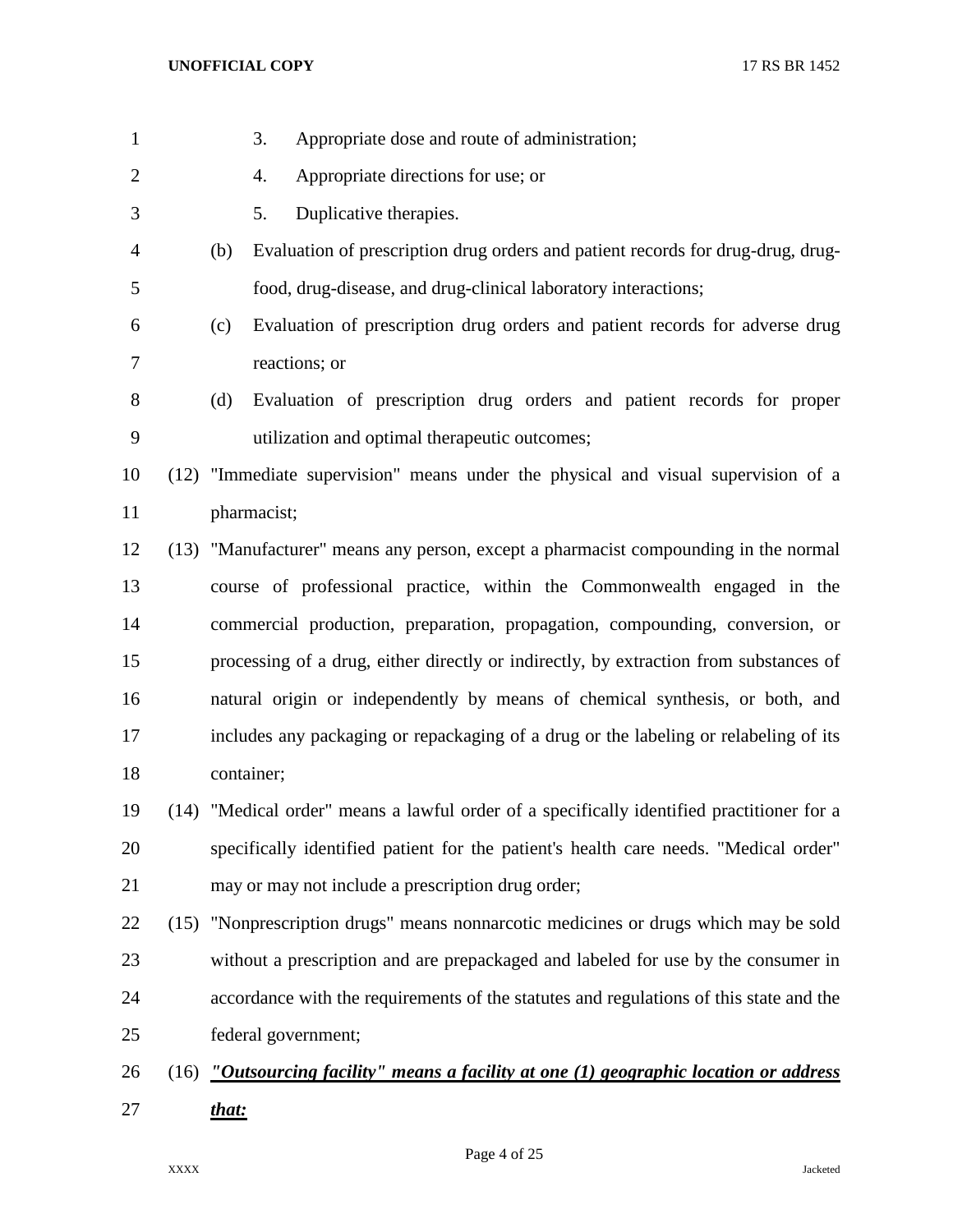| $\mathbf{1}$   | (a) | Is engaged in the compounding of human sterile drugs without a patient-                   |
|----------------|-----|-------------------------------------------------------------------------------------------|
| $\mathbf{2}$   |     | specific prescription;                                                                    |
| 3              | (b) | Has registered as an outsourcing facility with the secretary of the United                |
| $\overline{4}$ |     | <b>States Department of Health and Human Services, Food and Drug</b>                      |
| 5              |     | <b>Administration; and</b>                                                                |
| 6              | (c) | <b>Complies with all applicable state and federal requirements;</b>                       |
| 7              |     | (17) "Pharmacist" means a natural person licensed by this state to engage in the practice |
| 8              |     | of the profession of pharmacy;                                                            |
| 9              |     | $(18)$ [ $(17)$ ] "Pharmacist intern" means a natural person who is:                      |
| 10             | (a) | Currently certified by the board to engage in the practice of pharmacy under              |
| 11             |     | the direction of a licensed pharmacist and who satisfactorily progresses                  |
| 12             |     | toward meeting the requirements for licensure as a pharmacist;                            |
| 13             | (b) | A graduate of an approved college or school of pharmacy or a graduate who                 |
| 14             |     | has established educational equivalency by obtaining a Foreign Pharmacy                   |
| 15             |     | Graduate Examination Committee (FPGEC) certificate, who is currently                      |
| 16             |     | licensed by the board for the purpose of obtaining practical experience as a              |
| 17             |     | requirement for licensure as a pharmacist;                                                |
| 18             | (c) | A qualified applicant awaiting examination for licensure as a pharmacist or               |
| 19             |     | the results of an examination for licensure as a pharmacist; or                           |
| 20             | (d) | An individual participating in a residency or fellowship program approved by              |
| 21             |     | the board for internship credit;                                                          |
| 22             |     | $(19)(18)$ "Pharmacy" means every place where:                                            |
| 23             | (a) | Drugs are dispensed under the direction of a pharmacist;                                  |
| 24             | (b) | Prescription drug orders are compounded under the direction of a pharmacist;              |
| 25             |     | <b>or</b>                                                                                 |
| 26             | (c) | A registered pharmacist maintains patient records and other information for               |
| 27             |     | the purpose of engaging in the practice of pharmacy, whether or not                       |
|                |     |                                                                                           |

Page 5 of 25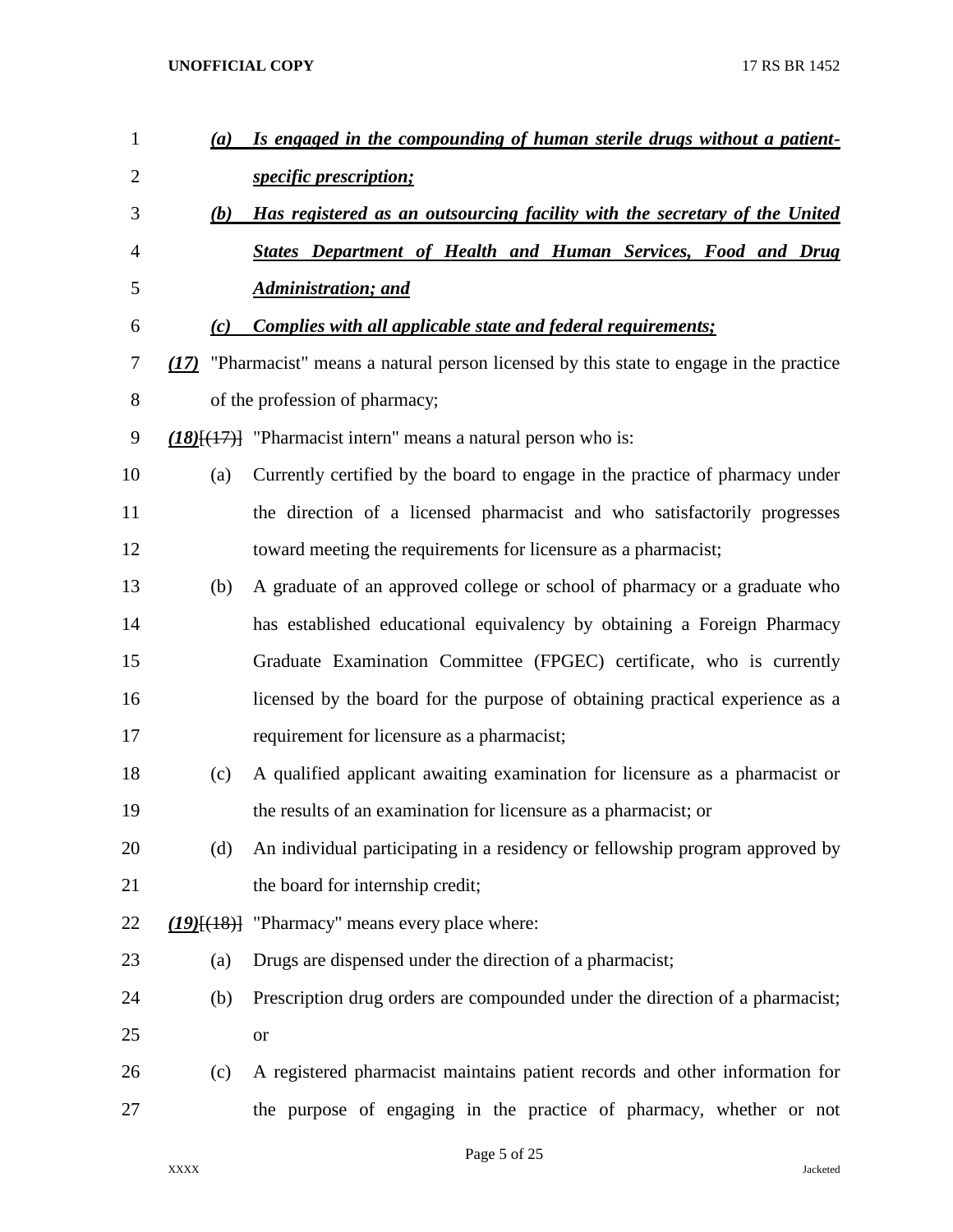prescription drug orders are being dispensed;

 *(20)*[(19)] "Pharmacy-related primary care" means the pharmacists' activities in patient education, health promotion, and assistance in the selection and use of over-the- counter drugs and appliances for the treatment of common diseases and injuries, as well as those other activities falling within their statutory scope of practice;

 *(21)*[(20)] "Pharmacy technician" means a natural person who works under the immediate supervision, or general supervision if otherwise provided for by statute or administrative regulation, of a pharmacist for the purpose of assisting a pharmacist with the practice of pharmacy;

 *(22)*[(21)] "Practice of pharmacy" means interpretation, evaluation, and implementation of medical orders and prescription drug orders; responsibility for dispensing prescription drug orders, including radioactive substances; participation in drug and drug-related device selection; administration of medications or biologics in the course of dispensing or maintaining a prescription drug order; the administration of adult immunizations pursuant to prescriber-approved protocols; the administration of influenza vaccines to individuals nine (9) to thirteen (13) years of age pursuant to prescriber-approved protocols with the consent of a parent or guardian; the administration of immunizations to individuals fourteen (14) to seventeen (17) years of age pursuant to prescriber-approved protocols with the consent of a parent or guardian; the administration of immunizations to a child as defined in KRS 214.032, pursuant to protocols as authorized by KRS 315.500; drug evaluation, utilization, or regimen review; maintenance of patient pharmacy records; and provision of patient counseling and those professional acts, professional decisions, or professional services necessary to maintain and manage all areas of a patient's pharmacy-related care, including pharmacy-related primary care as defined in this section;

*(23)*[(22)] "Practitioner" has the same meaning given in KRS 217.015(35);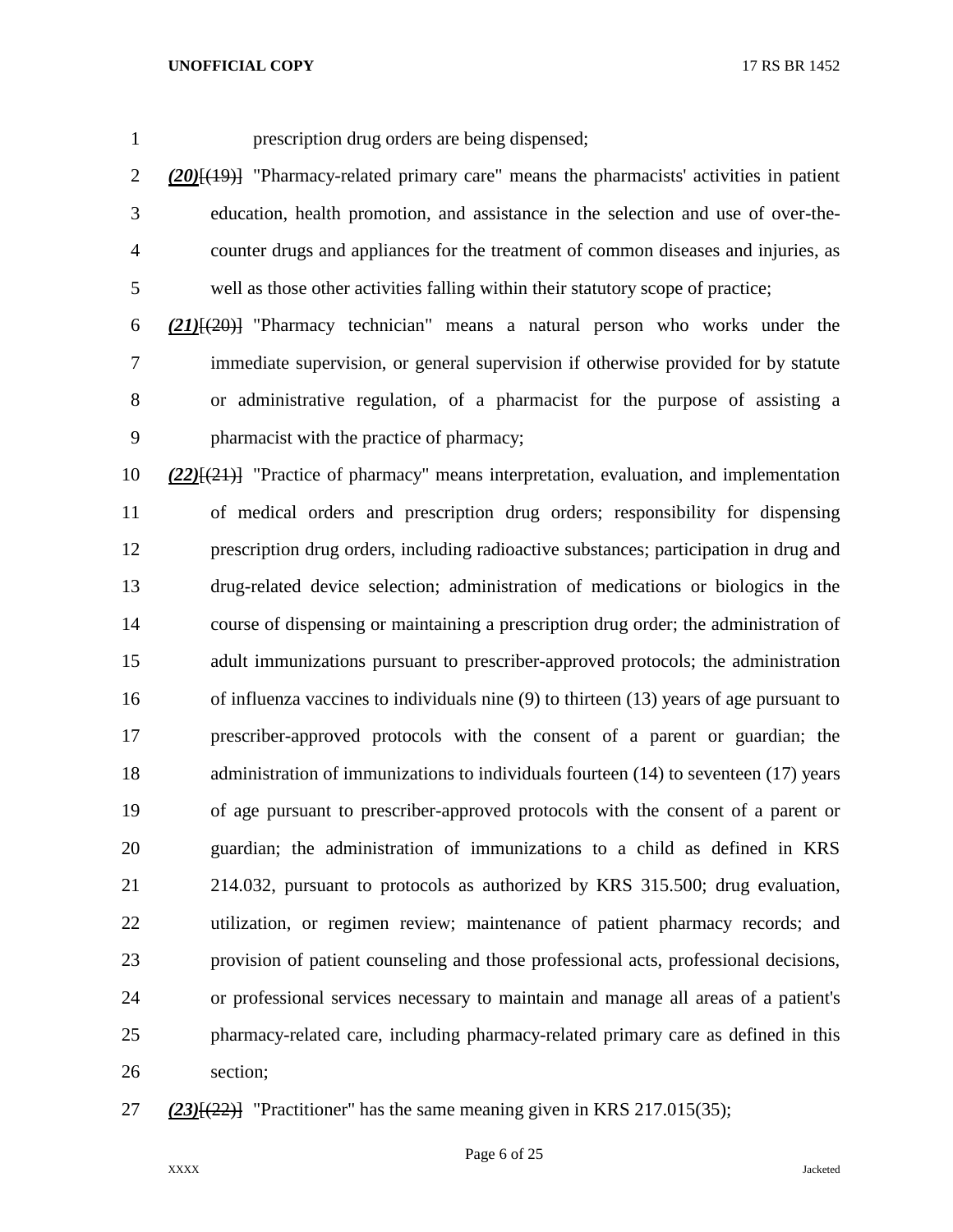*(24)*[(23)] "Prescription drug" means a drug which: (a) Under federal law is required to be labeled with either of the following statements: 1. "Caution: Federal law prohibits dispensing without prescription"; 2. "Caution: Federal law restricts this drug to use by, or on the order of, a licensed veterinarian"; 3. "Rx Only"; or 4. "Rx"; or (b) Is required by any applicable federal or state law or administrative regulation to be dispensed only pursuant to a prescription drug order or is restricted to 11 use by practitioners; *(25)*[(24)] "Prescription drug order" means an original or new order from a practitioner for drugs, drug-related devices or treatment for a human or animal, including orders issued through collaborative care agreements or protocols authorized by the board. Lawful prescriptions result from a valid practitioner-patient relationship, are intended to address a legitimate medical need, and fall within the prescribing practitioner's scope of professional practice; *(26)*[(25)] "Society" means the Kentucky Society of Health-Systems Pharmacists; *(27)*[(26)] "Supervision" means the presence of a pharmacist on the premises to which a pharmacy permit is issued, who is responsible, in whole or in part, for the professional activities occurring in the pharmacy; and *(28)*[(27)] "Wholesaler" means any person who legally buys drugs for resale or distribution to persons other than patients or consumers. 24 SECTION 2. A NEW SECTION OF KRS CHAPTER 315 IS CREATED TO READ AS FOLLOWS: *(1) (a) A person shall not operate an outsourcing facility within this Commonwealth, physically or by means of the Internet, facsimile, phone,* 

Page 7 of 25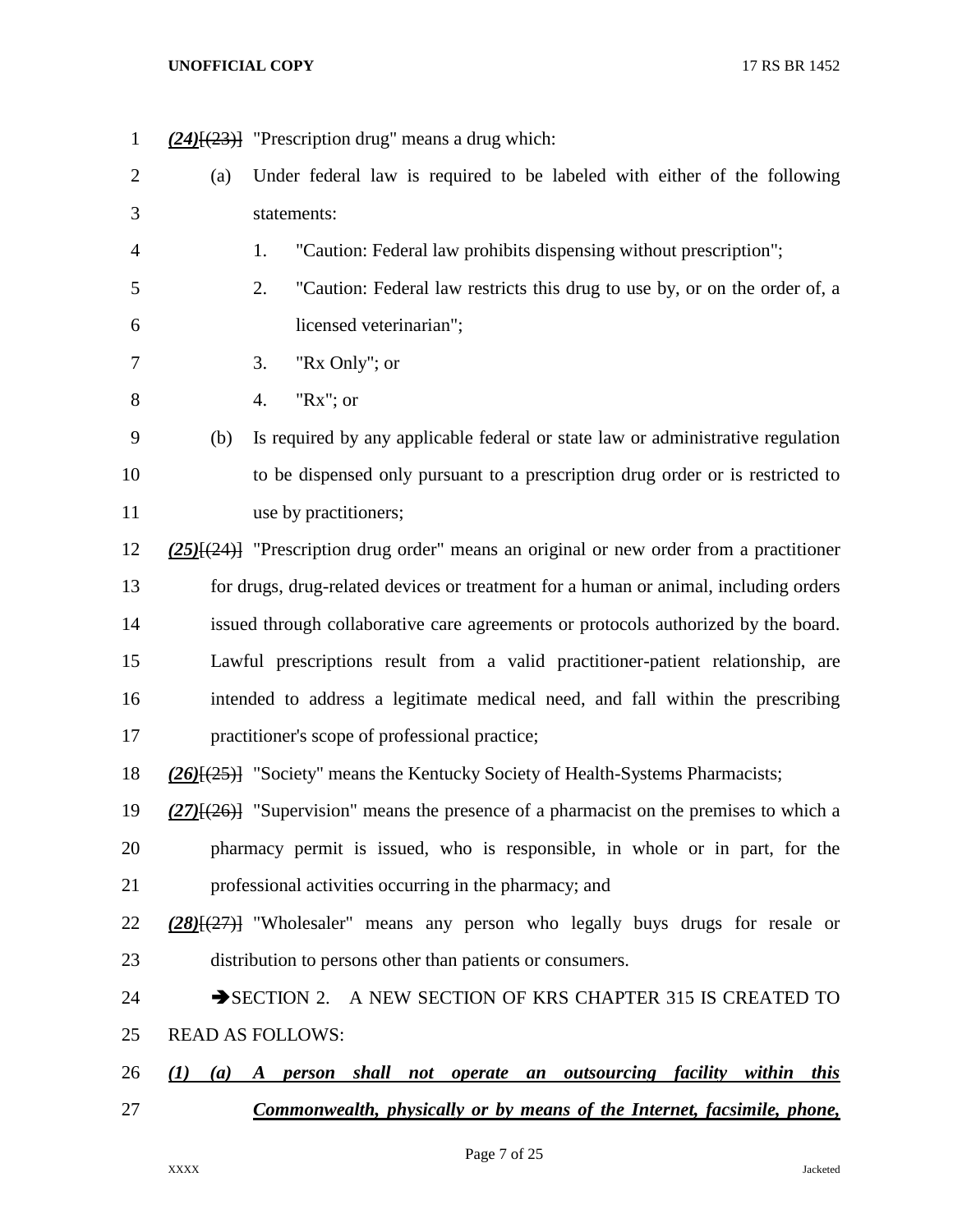| 1              |     |     | mail, or any other means, without first obtaining a permit from the board.       |
|----------------|-----|-----|----------------------------------------------------------------------------------|
| $\overline{2}$ |     | (b) | An application for a permit to operate an outsourcing facility shall be made     |
| 3              |     |     | to the board upon forms provided by the board and shall contain such             |
| 4              |     |     | information as the board requires, which may include affirmative evidence        |
| 5              |     |     | of the ability to comply with the requirements of this chapter and the           |
| 6              |     |     | <i>administrative regulations promulgated by the board.</i>                      |
| 7              |     | (c) | <b>Each application shall be accompanied by a nonrefundable permit fee to be</b> |
| 8              |     |     | set by administrative regulation promulgated by the board, not to exceed         |
| 9              |     |     | <i>five hundred dollars (\$500).</i>                                             |
| 10             | (2) | (a) | As a prerequisite to obtaining or renewing a permit from the board, the          |
| 11             |     |     | <i><b><u>outsourcing facility shall:</u></b></i>                                 |
| 12             |     |     | <b>Register as an outsourcing facility with the United States Secretary of</b>   |
| 13             |     |     | <b>Health and Human Services in accordance with 21 U.S.C. sec. 353b;</b>         |
| 14             |     |     | and                                                                              |
| 15             |     |     | Submit a copy of a current inspection report resulting from an<br>2.             |
| 16             |     |     | inspection conducted by the United States Food<br>and Drug                       |
| 17             |     |     | Administration that indicates compliance with the requirements of                |
| 18             |     |     | state and federal law and regulations, including all applicable                  |
| 19             |     |     | guidance documents and Current Good Manufacturing Practices                      |
| 20             |     |     | published by the United States Food and Drug Administration.                     |
| 21             |     | (b) | The inspection report required pursuant to paragraph (a)2. of this<br>1.         |
| 22             |     |     | subsection shall be deemed current for the purposes of this section if           |
| 23             |     |     | the inspection was conducted no more than:                                       |
| 24             |     |     | <b>One (1) year prior to the date of submission of an application for</b><br>a.  |
| 25             |     |     | <u>a permit to the board; or</u>                                                 |
| 26             |     |     | Two (2) years prior to the date of submission of an application<br>b.            |
| 27             |     |     | <u>for renewal of a permit to the board.</u>                                     |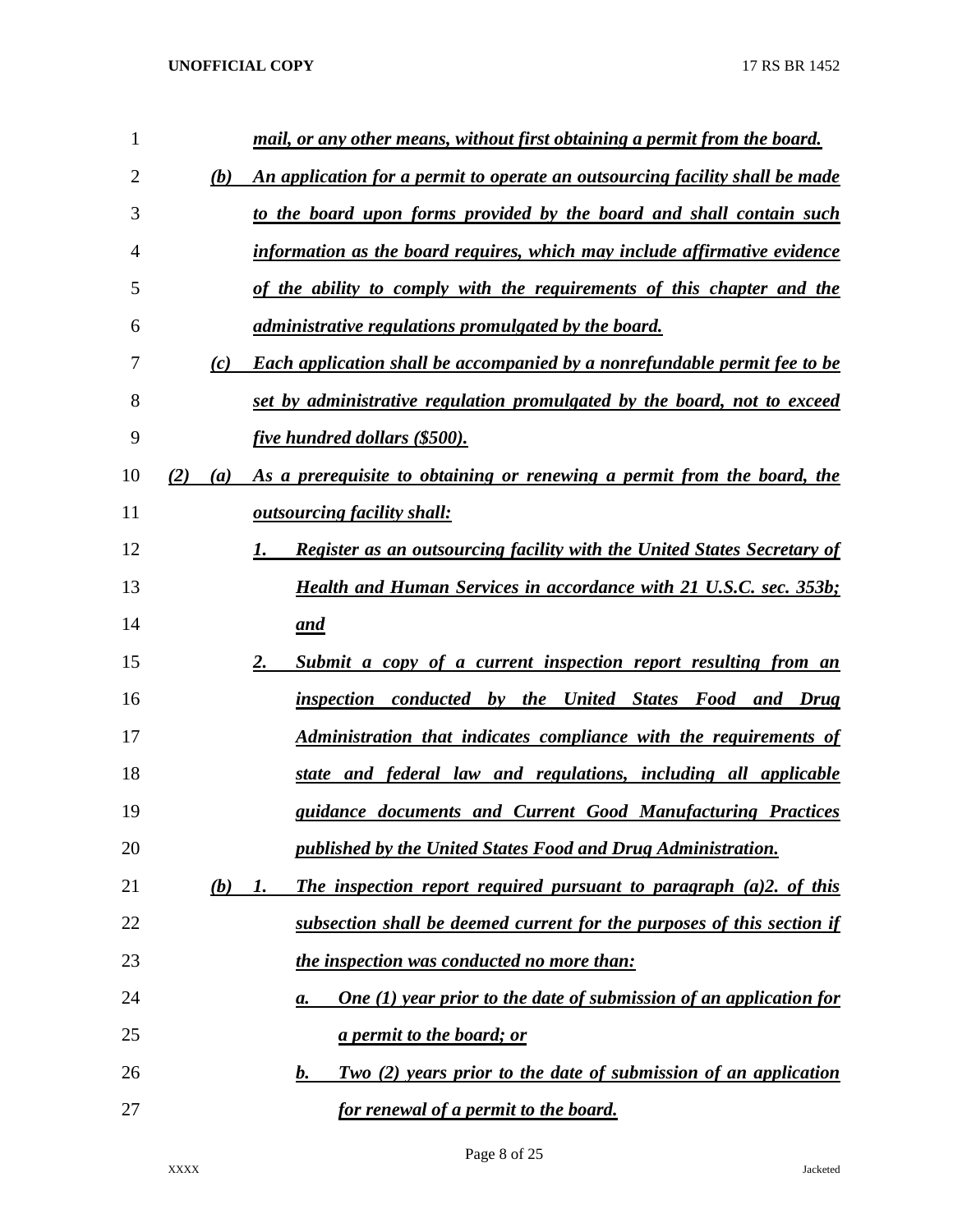| 1  | If the outsourcing facility has not been inspected by the United States<br><u>2.</u>                     |
|----|----------------------------------------------------------------------------------------------------------|
| 2  | <u>Food and Drug Administration within the period required under</u>                                     |
| 3  | subparagraph 1. of this paragraph, the board may:                                                        |
| 4  | Accept an inspection report or other documentation from<br>а.                                            |
| 5  | <u>another entity that is satisfactory to the board; or</u>                                              |
| 6  | Cause an inspection to be conducted by its duly authorized agent<br>b.                                   |
| 7  | and charge an inspection fee in an amount sufficient to cover                                            |
| 8  | the costs of the inspection.                                                                             |
| 9  | Upon receipt of an application of a permit to operate an outsourcing facility<br>(3)<br>$\left(a\right)$ |
| 10 | accompanied by the permit fee prescribed by administrative regulation, the                               |
| 11 | <b>board shall:</b>                                                                                      |
| 12 | Issue a permit if the outsourcing facility meets the requirements of<br>I.                               |
| 13 | this chapter and the administrative regulations promulgated by the                                       |
| 14 | board; or                                                                                                |
| 15 | <b>Refuse to issue or renew any permit to operate if the outsourcing</b><br>2.                           |
| 16 | <u>facility fails to meet the requirements of this chapter and the</u>                                   |
| 17 | <i>administrative regulations promulgated by the board.</i>                                              |
| 18 | The board shall act upon an application for a permit to operate within thirty<br>(b)                     |
| 19 | (30) days after the receipt of the application. The board may issue a                                    |
| 20 | <u>temporary permit to operate in any instance where it considers additional</u>                         |
| 21 | time necessary for investigation and consideration before taking final                                   |
| 22 | action upon the application. The temporary permit shall be valid for a                                   |
| 23 | <i>period of thirty (30) days, unless extended.</i>                                                      |
| 24 | A separate permit to operate shall be required for each outsourcing facility.<br>$\left( 4\right)$       |
| 25 | (5)<br><b>Each permit to operate an outsourcing facility, unless suspended or</b><br>(a)                 |
| 26 | revoked, shall expire on June 30 following its date of issuance and be                                   |
| 27 | renewable annually thereafter upon proper application accompanied by the                                 |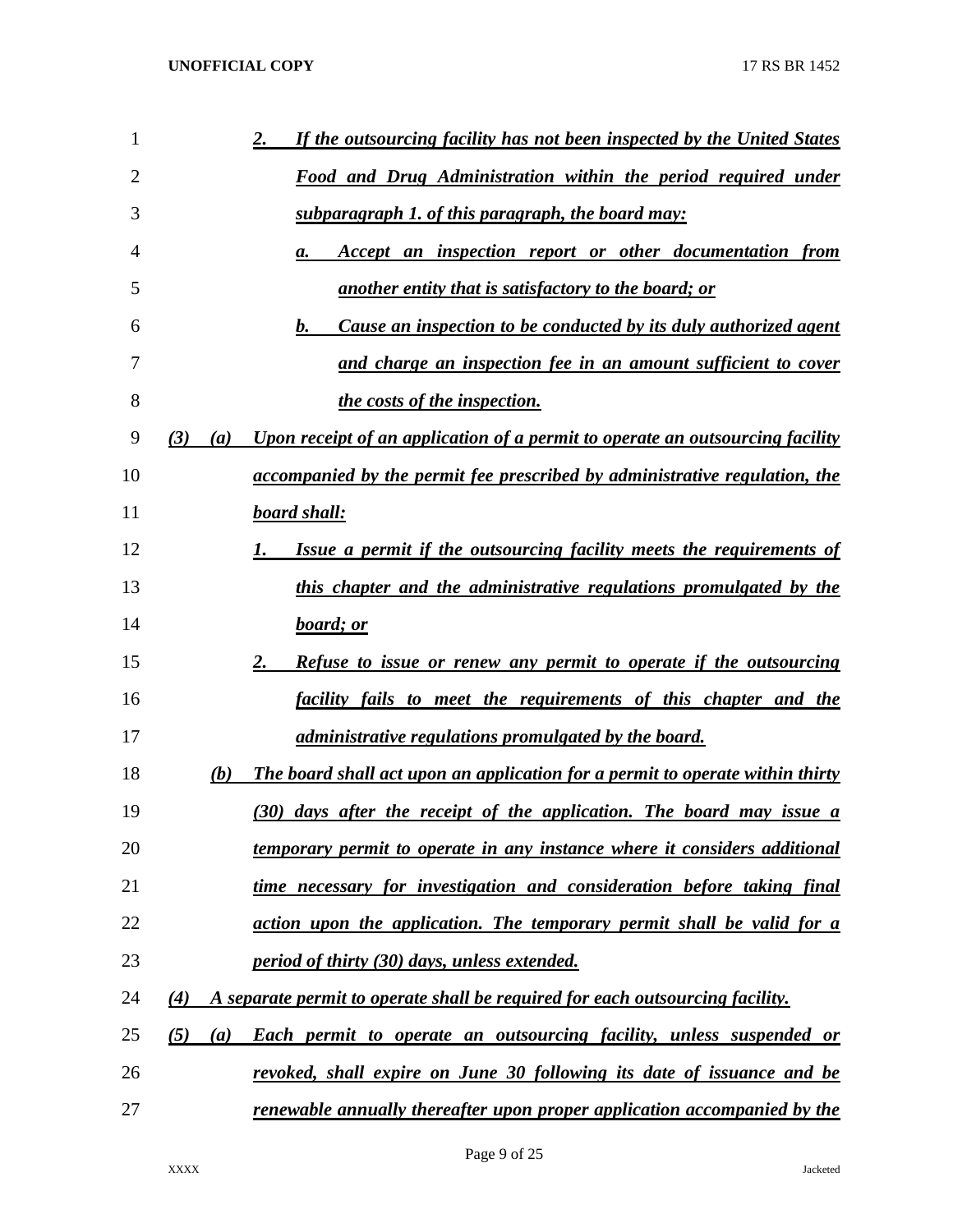| 1              | renewal fee as established by administrative regulations promulgated by the                                  |
|----------------|--------------------------------------------------------------------------------------------------------------|
| $\overline{2}$ | board. The renewal fee shall not exceed five hundred dollars (\$500).                                        |
| 3              | An additional nonrefundable fee not to exceed the annual renewal fee may<br>(b)                              |
| 4              | be assessed and set by administrative regulation as a delinguent renewal                                     |
| 5              | <u>penalty for failure to renew by June 30 of each year.</u>                                                 |
| 6              | Permits to operate shall be issued only for the premises and persons named in the<br>(6)                     |
| 7              | application and shall not be transferable, except that a buyer may operate the                               |
| 8              | <u>outsourcing facility under the permit of the seller pending a decision by the board</u>                   |
| 9              | on an application, which shall be filed by the buyer with the board at least five $(5)$                      |
| 10             | days prior to the date of sale.                                                                              |
| 11             | The board may promulgate administrative regulations to ensure:<br>$\mathcal{L}$                              |
| 12             | <b>That proper equipment and reference material is on hand considering the</b><br>(a)                        |
| 13             | nature of the pharmaceutical practice conducted at the particular                                            |
| 14             | <i><b><u>outsourcing facility; and</u></b></i>                                                               |
| 15             | (b)<br>Health and sanitation standards for areas within outsourcing facilities that                          |
| 16             | adhere to Current Good Manufacturing Practices published by the United                                       |
| 17             | <b>States Food and Drug Administration.</b>                                                                  |
| 18             | (8)<br><b>Each outsourcing facility shall comply with KRS 218A.202.</b>                                      |
| 19             | <b>Each outsourcing facility shall compound in compliance with the requirements</b><br>$\mathcal{L}(\bm{9})$ |
| 20             | of state and federal law and regulations, including all applicable guidance                                  |
| 21             | documents and Current Good Manufacturing Practices published by the United                                   |
| 22             | <b>States Food and Drug Administration.</b>                                                                  |
| 23             | (10)<br>A pharmacist may temporarily operate an outsourcing facility in an area not                          |
| 24             | designated on the permit as authorized in KRS 315.500.                                                       |
| 25             | SECTION 3. A NEW SECTION OF KRS CHAPTER 315 IS CREATED TO                                                    |
| 26             | <b>READ AS FOLLOWS:</b>                                                                                      |
| 27             | <b>Each out-of-state outsourcing facility that does business physically or by</b><br>(1)<br>(a)              |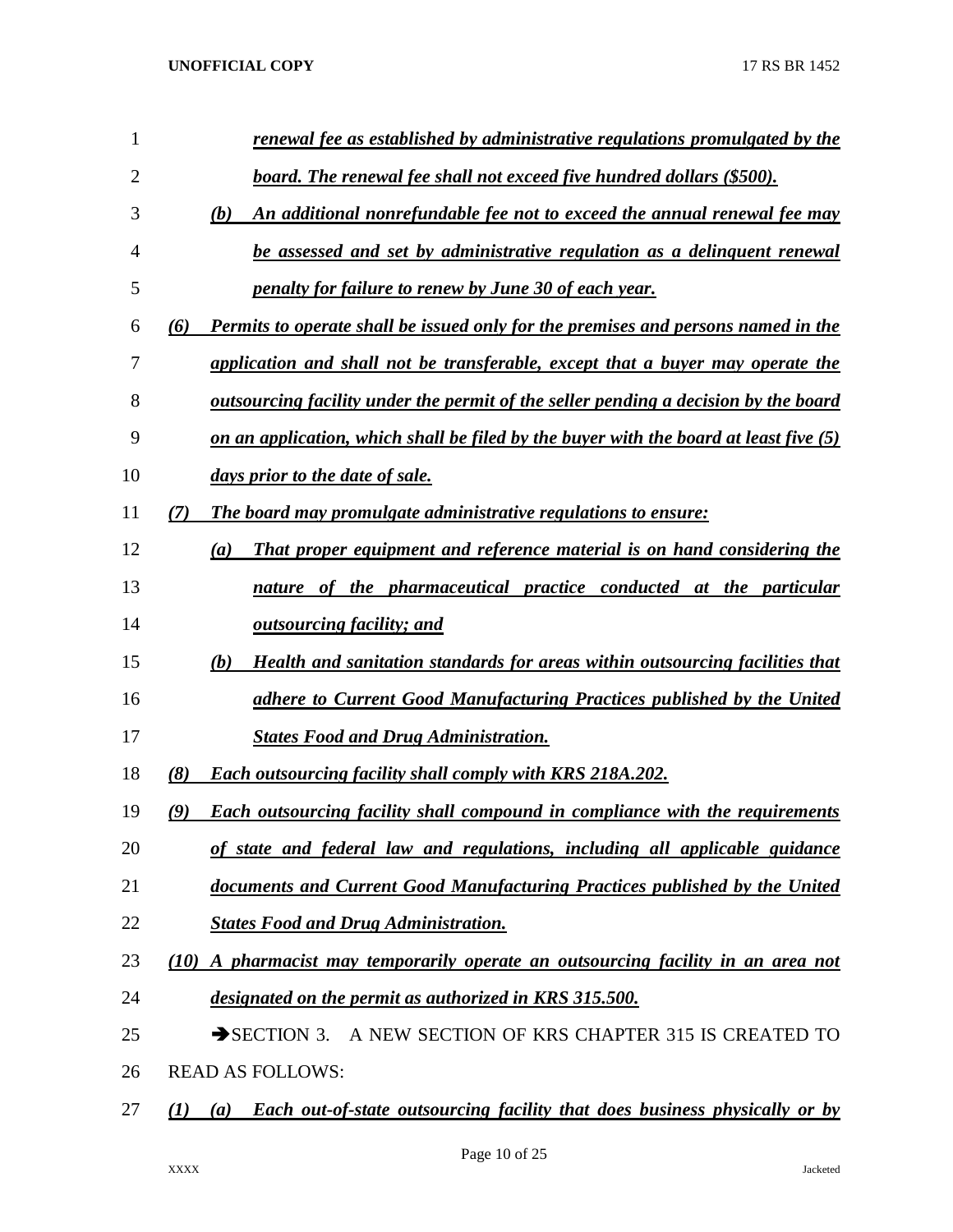| 1              |     |     | means of the Internet, facsimile, phone, mail, or any other means, inside            |
|----------------|-----|-----|--------------------------------------------------------------------------------------|
| $\overline{2}$ |     |     | this Commonwealth, shall hold a current outsourcing facility permit issued           |
| 3              |     |     | by the board.                                                                        |
| 4              |     | (b) | An application for a permit to operate an out-of-state outsourcing facility          |
| 5              |     |     | shall be made to the board upon forms provided by it and shall contain such          |
| 6              |     |     | information as the board requires, which may include affirmative evidence            |
| 7              |     |     | of ability to comply with reasonable standards and regulations as may be             |
| 8              |     |     | <i><u><b>prescribed by the board.</b></u></i>                                        |
| 9              |     | (c) | <b>Each application shall be accompanied by a permit fee to be set by</b>            |
| 10             |     |     | administrative regulation promulgated by the board. The fee shall not                |
| 11             |     |     | <u>exceed:</u>                                                                       |
| 12             |     |     | <b>Two hundred fifty dollars (\$250); or</b>                                         |
| 13             |     |     | The current in-state outsourcing facility permit.                                    |
| 14             | (2) | (a) | As a prerequisite to obtaining or renewing a permit from the board, the out-         |
| 15             |     |     | of-state outsourcing facility shall:                                                 |
| 16             |     |     | <b>Register as an outsourcing facility with the United States Secretary of</b><br>1. |
| 17             |     |     | <b>Health and Human Services in accordance with 21 U.S.C. sec. 353b;</b>             |
| 18             |     |     | <u>and</u>                                                                           |
| 19             |     |     | Submit a copy of a current inspection report resulting from an<br>2.                 |
| 20             |     |     | inspection conducted by the United States Food and Drug                              |
| 21             |     |     | Administration that indicates compliance with the requirements of                    |
| 22             |     |     | state and federal law and regulations, including all applicable                      |
| 23             |     |     | guidance documents and Current Good Manufacturing Practices                          |
| 24             |     |     | published by the United States Food and Drug Administration.                         |
| 25             |     | (b) | The inspection report required pursuant to paragraph (b) of this<br>1.               |
| 26             |     |     | subsection shall be deemed current for the purposes of this section if               |
| 27             |     |     | the inspection was conducted no more than:                                           |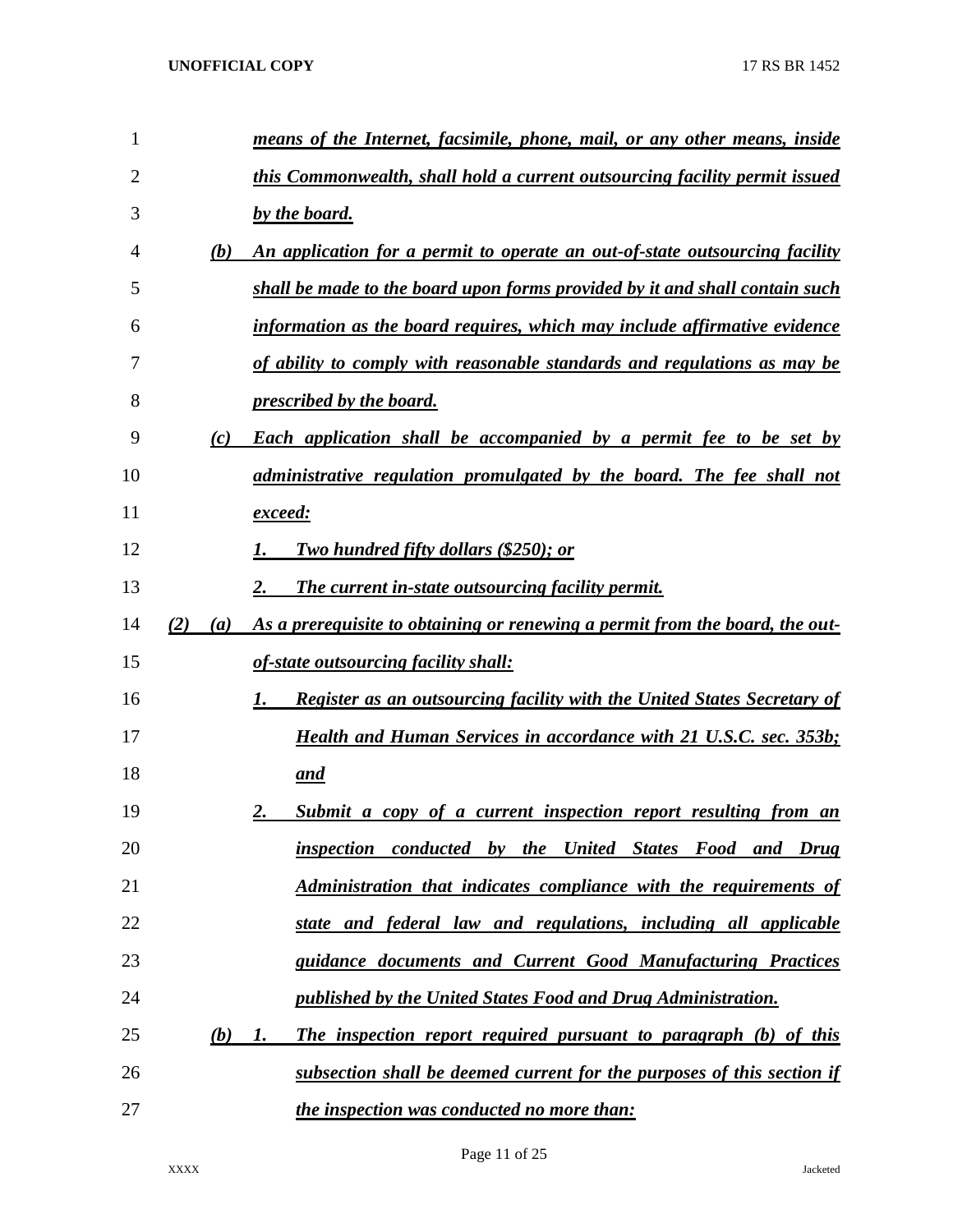| 1              |            | One $(1)$ year prior to the date of submission of an application for<br>a.    |
|----------------|------------|-------------------------------------------------------------------------------|
| $\overline{2}$ |            | <u>a permit to the board; or</u>                                              |
| 3              |            | Two (2) years prior to the date of submission of an application<br>b.         |
| 4              |            | for renewal of a permit to the board.                                         |
| 5              |            | If the out-of-state outsourcing facility has not been inspected by the<br>2.  |
| 6              |            | United States Food and Drug Administration within the required                |
| 7              |            | period required under subparagraph 1. of this paragraph, the board            |
| 8              |            | may:                                                                          |
| 9              |            | Accept an inspection report or other documentation from<br>а.                 |
| 10             |            | <u>another entity that is satisfactory to the board; or</u>                   |
| 11             |            | b.<br>Cause an inspection to be conducted by its duly authorized agent        |
| 12             |            | and may charge an inspection fee in an amount sufficient to                   |
| 13             |            | <u>cover the costs of the inspection.</u>                                     |
| 14             | (3)<br>(a) | Upon receipt of an application for a permit to operate an out-of-state        |
| 15             |            | outsourcing facility, accompanied by the permit fee required by subsection    |
| 16             |            | $(1)$ of this section, the board shall:                                       |
| 17             |            | Issue a permit if the out-of-state outsourcing facility meets the<br>1.       |
| 18             |            | requirements of this chapter and the administrative regulations               |
| 19             |            | promulgated by the board; or                                                  |
| 20             |            | Refuse to renew any permit to operate unless the out-of-state                 |
| 21             |            | outsourcing facility meets the requirements of this chapter and the           |
| 22             |            | <i>administrative regulations promulgated by the board.</i>                   |
| 23             | (b)        | The board shall act upon an application for a permit to operate within thirty |
| 24             |            | (30) days after the receipt thereof. The board may issue a temporary permit   |
| 25             |            | to operate in any instance where it considers additional time necessary for   |
| 26             |            | investigation and consideration before taking final action upon the           |
| 27             |            | application. The temporary permit shall be valid for a period of thirty (30)  |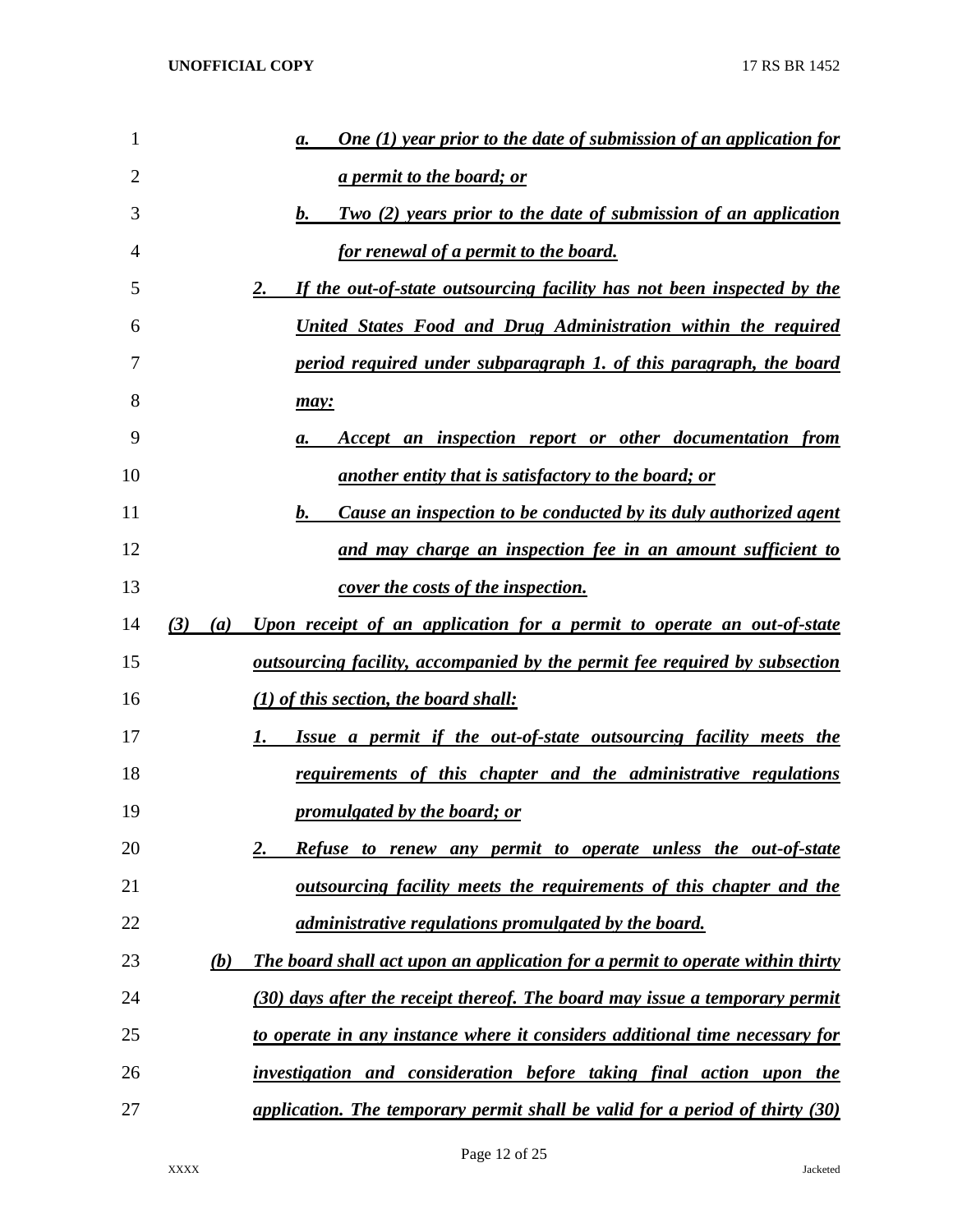| $\mathbf{1}$ | days, unless extended.                                                                              |
|--------------|-----------------------------------------------------------------------------------------------------|
| 2            | A separate permit to operate shall be required for each out-of-state outsourcing<br>(4)             |
| 3            | <i>facility.</i>                                                                                    |
| 4            | <b>Each out-of-state outsourcing facility granted an out-of-state outsourcing facility</b><br>(5)   |
| 5            | permit by the board shall disclose to the board the location, names, and titles of                  |
| 6            | all its principal corporate officers and all its pharmacists who are dispensing                     |
| 7            | prescription drugs to entities within the Commonwealth. A report containing this                    |
| 8            | information shall be made to the board on an annual basis and within thirty $(30)$                  |
| 9            | days after any change of office, corporate officer, or pharmacist.                                  |
| 10           | An out-of-state outsourcing facility granted an out-of-state outsourcing<br>(6)<br>$\left(a\right)$ |
| 11           | <i>facility permit shall comply with all requests for information within three</i>                  |
| 12           | (3) business days of a written request by the board or its agents.                                  |
| 13           | An out-of-state outsourcing facility shall maintain at all times a valid<br>(b)                     |
| 14           | <u>unexpired permit, license, or registration to conduct the outsourcing facility</u>               |
| 15           | in compliance with the laws of the jurisdiction in which it is a resident.                          |
| 16           | As a prerequisite to seeking a permit from the board, the out-of-state<br>$\left( c\right)$         |
| 17           | <u>outsourcing facility shall submit a copy of the most recent inspection report</u>                |
| 18           | resulting from an inspection conducted by the regulatory or licensing                               |
| 19           | agency of the jurisdiction in which it is located. Thereafter, the out-of-state                     |
| 20           | outsourcing facility granted a permit shall submit to the board a copy of any                       |
| 21           | subsequent inspection report of the outsourcing facility conducted by the                           |
| 22           | regulatory or licensing body of the jurisdiction in which it is located.                            |
| 23           | Each out-of-state outsourcing facility granted an out-of-state outsourcing facility<br>(7)          |
| 24           | permit by the board shall maintain records of any controlled substances or                          |
| 25           | dangerous drugs.                                                                                    |
| 26           | <b>Each out-of-state outsourcing facility shall, during its regular hours of operation,</b><br>(8)  |
| 27           | but not less than five (5) days per week and for a minimum of forty (40) hours per                  |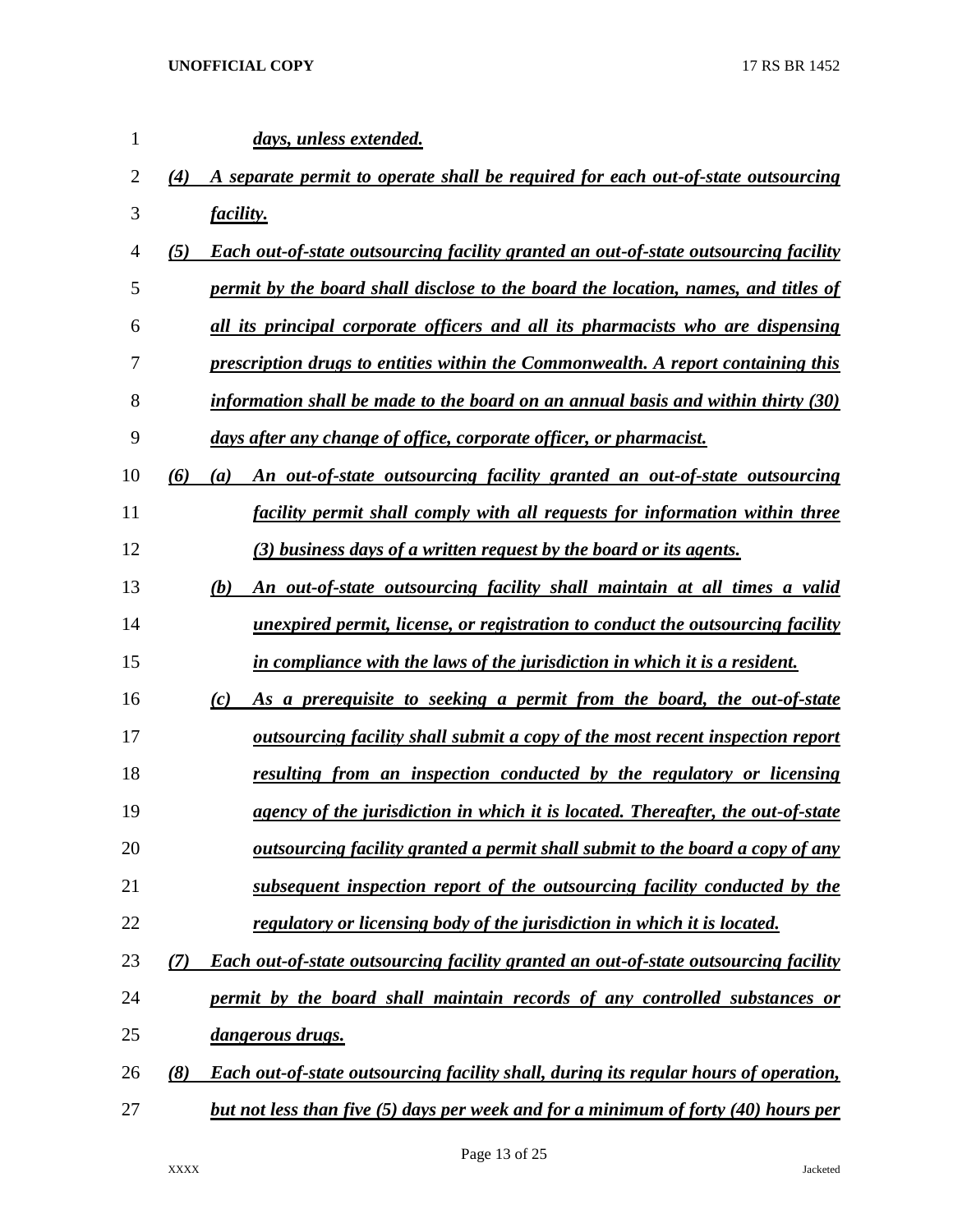| 1              | week, provide a toll-free telephone service directly to the pharmacist in charge of          |
|----------------|----------------------------------------------------------------------------------------------|
| $\overline{2}$ | <i>outsourcing facility for the purpose</i><br>out-of-state<br>of facilitating<br>the        |
| 3              | communication. A toll-free number shall be placed on a label affixed to each                 |
| $\overline{4}$ | container of drugs dispensed to an entity within the Commonwealth.                           |
| 5              | (9)<br>An out-of-state outsourcing facility shall comply with KRS 218A.202.                  |
| 6              | An out-of-state outsourcing facility doing business within the Commonwealth of<br>(10)       |
| 7              | Kentucky shall use the address on file with the board as the return address on the           |
| 8              | labels of any package shipped into or within the Commonwealth. The return                    |
| 9              | address shall be placed on the package in a clear and prominent manner.                      |
| 10             | A permit to operate an out-of-state outsourcing facility, unless suspended or<br>(11)<br>(a) |
| 11             | revoked, shall expire on June 30 following its date of issuance and be                       |
| 12             | renewable annually thereafter upon proper application accompanied by the                     |
| 13             | nonrefundable renewal fee established by subsection (1) of this section.                     |
| 14             | An additional nonrefundable fee not to exceed the annual renewal fee may<br>(b)              |
| 15             | be assessed and set by administrative regulation as a delinquent renewal                     |
| 16             | <u>penalty for failure to renew by June 30 of each year.</u>                                 |
| 17             | Permits to operate shall be issued only for the premises and persons named in the<br>(12)    |
| 18             | application and shall not be transferable, except that a buyer may operate the               |
| 19             | out-of-state outsourcing facility under the permit of the seller pending a decision          |
| 20             | by the board on an application which shall be filed by the buyer with the board at           |
| 21             | <u>least five (5) days prior to the date of sale.</u>                                        |
| 22             | The board may promulgate administrative regulations to ensure that proper<br>(13)            |
| 23             | equipment and reference material is on hand considering the nature of the                    |
| 24             | pharmaceutical practice conducted at the particular out-of-state outsourcing                 |
| 25             | <i>facility.</i>                                                                             |
| 26             | <b>Each out-of-state outsourcing facility shall compound in compliance with the</b><br>(14)  |
| 27             | requirements of state and federal law and regulations, to include all applicable             |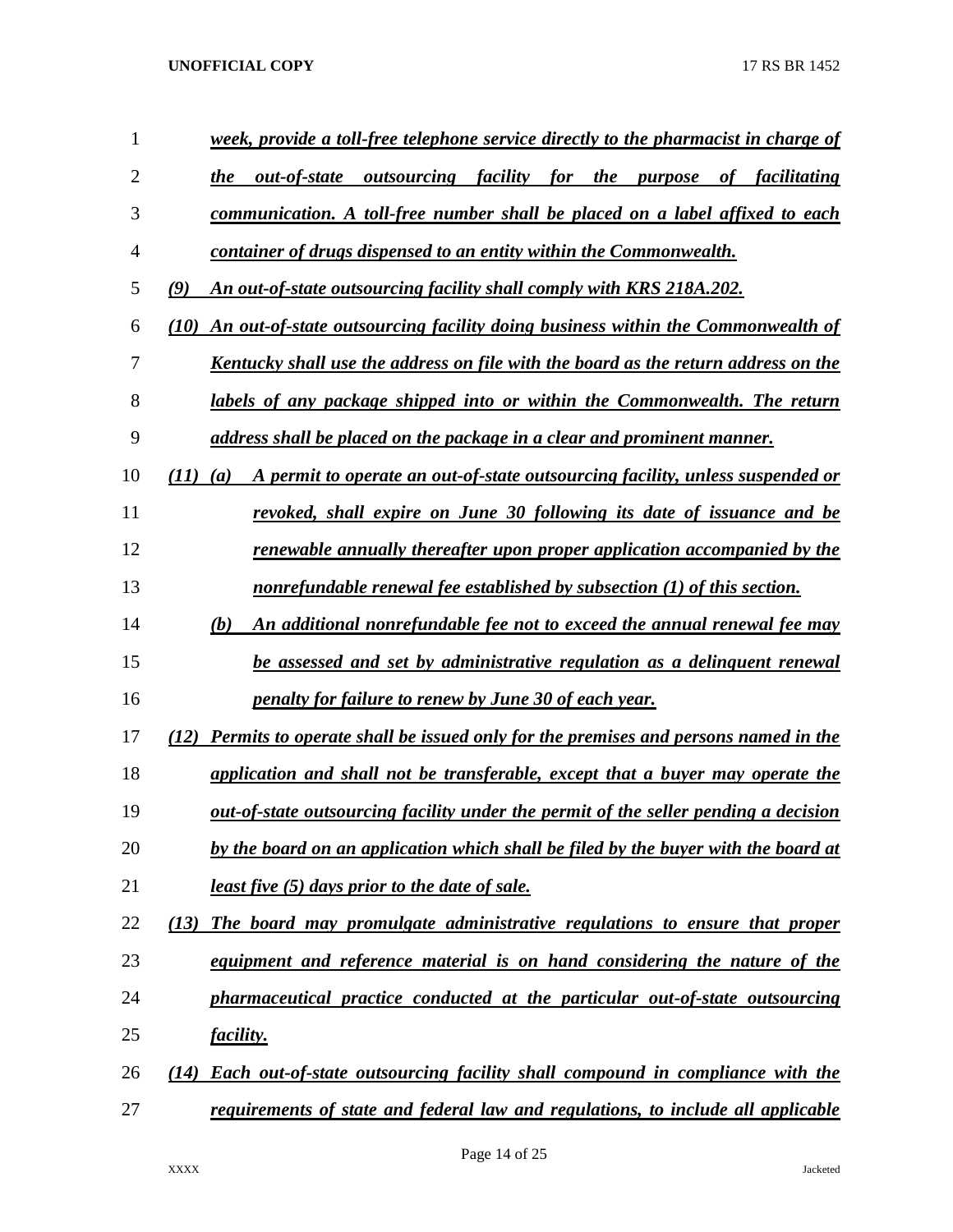| $\mathbf{1}$   |     | guidance documents and Current Good Manufacturing Practices published by                    |
|----------------|-----|---------------------------------------------------------------------------------------------|
| $\overline{2}$ |     | the United States Food and Drug Administration.                                             |
| 3              |     | Section 4. KRS 315.400 is amended to read as follows:                                       |
| $\overline{4}$ |     | As used in KRS 315.400 to 315.412:                                                          |
| 5              | (1) | "Authorized distributor of record" means a wholesale distributor that:                      |
| 6              |     | Has established an ongoing relationship with a manufacturer to distribute the<br>(a)        |
| 7              |     | manufacturer's prescription drug. An ongoing relationship exists between a                  |
| 8              |     | wholesale distributor and a manufacturer if the wholesale distributor,                      |
| 9              |     | including any affiliated group of the wholesale distributor as defined in                   |
| 10             |     | Section 1504 of the Internal Revenue Code, has a written agreement for                      |
| 11             |     | distribution in effect; and                                                                 |
| 12             |     | Is listed on the manufacturer's current list of authorized distributors of record;<br>(b)   |
| 13             | (2) | "Co-licensed partner" means two (2) or more entities that have the right to engage in       |
| 14             |     | the manufacturing or marketing or both of a prescription drug consistent with the           |
| 15             |     | Federal Drug Administration's implementation of the federal Prescription Drug               |
| 16             |     | Marketing Act;                                                                              |
| 17             | (3) | "Co-licensed product" means a prescription drug manufactured by two (2) or more             |
| 18             |     | co-licensed partners;                                                                       |
| 19             | (4) | "Counterfeit prescription drug" means a drug which, or the container or labeling of         |
| 20             |     | which, without authorization, bears the trademark, trade name, or other identifying         |
| 21             |     | mark, imprint, or device, or any likeness thereof, of a drug manufacturer, processor,       |
| 22             |     | packer, or distributor other than the person or persons who in fact manufactured,           |
| 23             |     | processed, packed, or distributed the drug and which thereby falsely purports or is         |
| 24             |     | represented to be the product of, or to have been packed or distributed by, the other       |
| 25             |     | drug manufacturer, processor, packer, or distributor;                                       |
| 26             | (5) | "Dispenser" means:                                                                          |
| 27             |     | A retail pharmacy, hospital pharmacy, a group of chain pharmacies under<br>$\left(a\right)$ |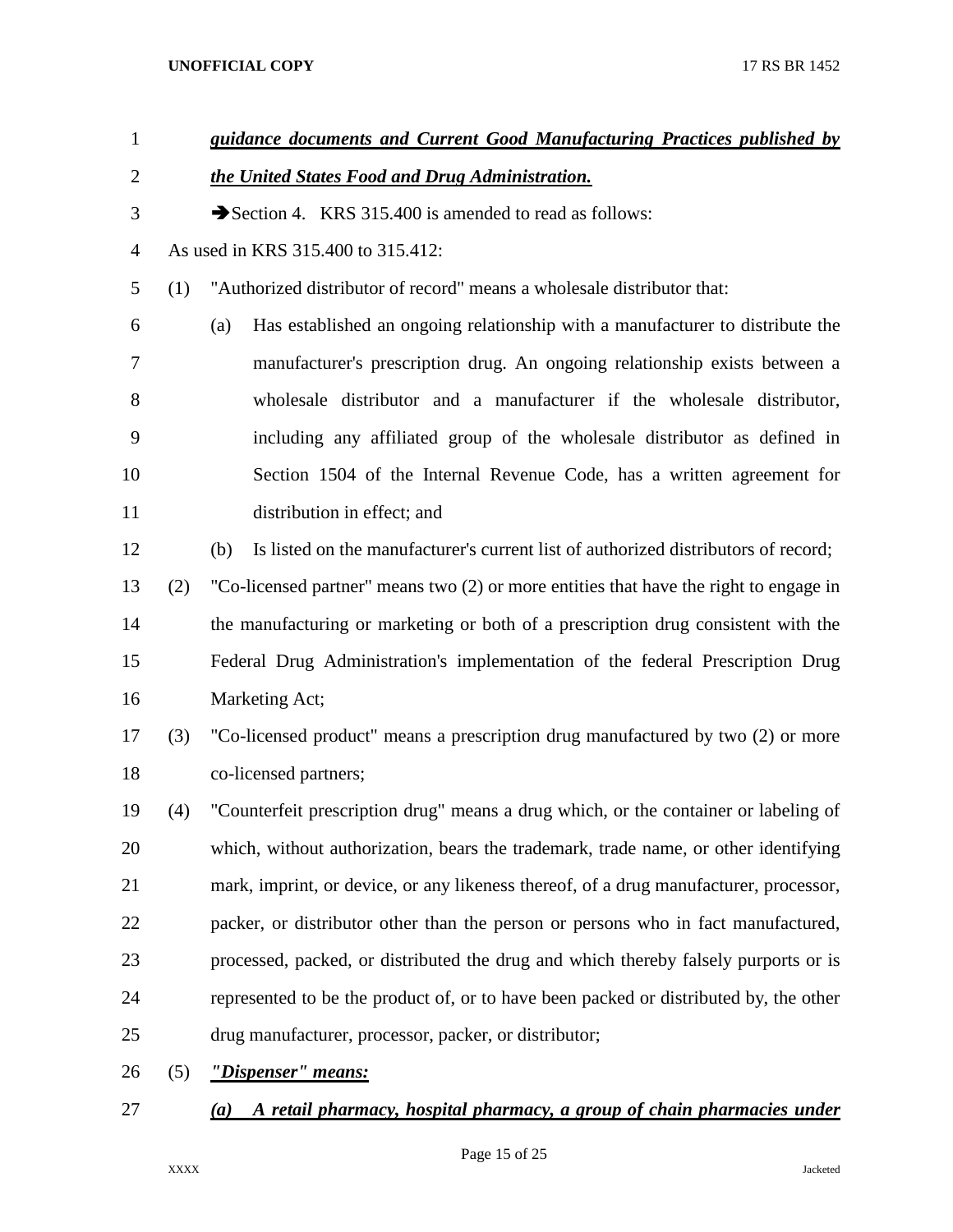| $\mathbf{1}$   |                   | common ownership and control that do not act as a wholesale distributor,             |
|----------------|-------------------|--------------------------------------------------------------------------------------|
| $\overline{2}$ |                   | or any other person authorized by law to dispense or administer prescription         |
| 3              |                   | drugs, and the affiliated warehouse distribution centers of such entities            |
| 4              |                   | <u>under common ownership and control that do not act as a wholesale</u>             |
| 5              |                   | distributor; but                                                                     |
| 6              | (b)               | Does not include a person who dispenses only products to be used in                  |
| 7              |                   | animals in accordance with 21 U.S.C. sec. $360b(a)(4)$ and $(5)$ ;                   |
| 8              | $\left( 6\right)$ | "Drop shipment" means the sale of a prescription drug to a wholesale distributor by  |
| 9              |                   | the drug's manufacturer, the manufacturer's co-licensed partner, the manufacturer's  |
| 10             |                   | third-party logistics provider, the manufacturer's exclusive distributor, or by an   |
| 11             |                   | authorized distributor of record that purchased the product directly from the        |
| 12             |                   | manufacturer, the manufacturer's co-licensed partner, the manufacturer's third-party |
| 13             |                   | logistics provider, or the manufacturer's exclusive distributor, and:                |
| 14             | (a)               | The wholesale distributor takes title to but not physical possession of the drug;    |
| 15             | (b)               | The wholesale distributor invoices the pharmacy, pharmacy warehouse, or              |
| 16             |                   | other person authorized by law to dispense or administer a prescription drug;        |
| 17             |                   | and                                                                                  |
| 18             | (c)               | The pharmacy, pharmacy warehouse, or other person authorized by law to               |
| 19             |                   | dispense or administer a prescription drug receives delivery directly from the       |
| 20             |                   | manufacturer, the manufacturer's co-licensed partner, the manufacturer's third-      |
| 21             |                   | party logistics provider, the manufacturer's exclusive distributor, or an            |
| 22             |                   | authorized distributor of record;                                                    |
| 23             | $(7)$ [(6)]       | "Emergency medical reasons" includes but is not limited to:                          |
| 24             | (a)               | Transfers of a prescription drug between health-care entities or between a           |
| 25             |                   | health-care entity and a retail pharmacy to alleviate a temporary shortage of a      |
| 26             |                   | prescription drug arising from delays in or interruptions of the regular             |
| 27             |                   | distribution schedules;                                                              |

Page 16 of 25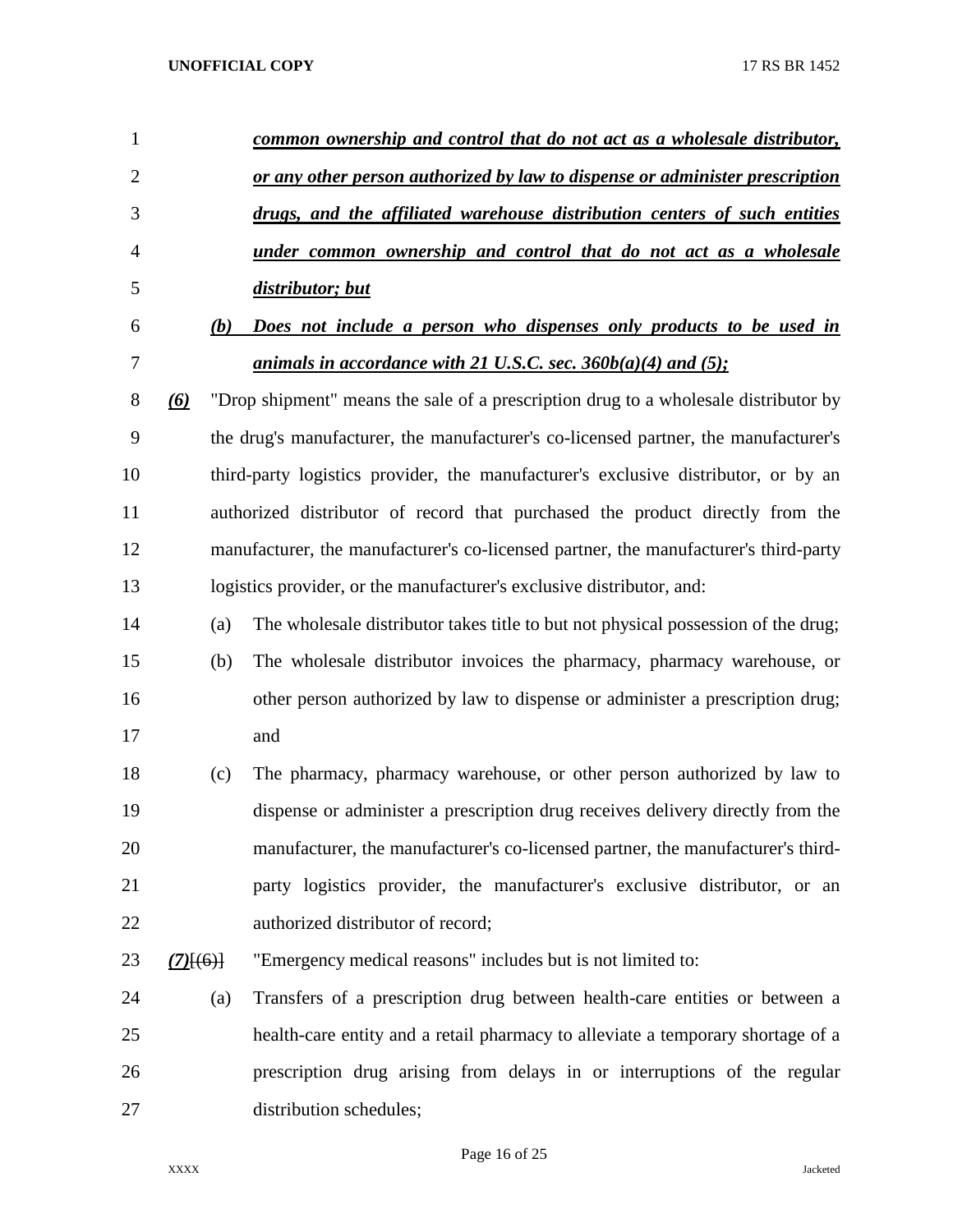| $\mathbf{1}$   | (b)                | Sales of drugs for use in the treatment of acutely ill or injured persons to                |
|----------------|--------------------|---------------------------------------------------------------------------------------------|
| $\overline{2}$ |                    | nearby emergency medical services providers, firefighting organizations, or                 |
| 3              |                    | licensed health-care practitioners in the same marketing or service area;                   |
| 4              | (c)                | The provision of emergency supplies of drugs to nearby nursing homes, home                  |
| 5              |                    | health agencies, or hospice organizations for emergency use when necessary                  |
| 6              |                    | drugs cannot be obtained; or                                                                |
| 7              | (d)                | Transfers of prescription drugs by a retail pharmacy to another retail pharmacy             |
| 8              |                    | to alleviate a temporary shortage;                                                          |
| 9              | $(8)$ $\{7\}$      | "End user" means a patient or consumer that uses a prescription drug as                     |
| 10             |                    | prescribed by an authorized health-care professional;                                       |
| 11             | $(9)$ $(8)$ }      | "FDA" means the United States Food and Drug Administration and any                          |
| 12             |                    | successor agency;                                                                           |
| 13             | $(10)$ $(9)$ $(9)$ | "Manufacturer" means the same as defined in KRS 315.010;                                    |
| 14             |                    | $(11)$ [ $(10)$ ] "Manufacturer's exclusive distributor" means a distributor who:           |
| 15             | (a)                | Contracts with a manufacturer to provide or coordinate the warehousing,                     |
| 16             |                    | distributing, or other similar services on behalf of a manufacturer;                        |
| 17             | (b)                | Takes title of the prescription drug but does not have responsibility to direct             |
| 18             |                    | the sale of the manufacturer's prescription drug;                                           |
| 19             | (c)                | Is licensed under KRS 315.402; and                                                          |
| 20             | (d)                | Is an authorized distributor of record;                                                     |
| 21             |                    | $(12)$ [ $(11)$ ] "Normal distribution channel" means a chain of custody for a prescription |
| 22             |                    | drug from a manufacturer, a manufacturer's co-licensed partner, a manufacturer's            |
| 23             |                    | third-party logistics provider, or a manufacturer's exclusive distributor that goes         |
| 24             |                    | directly, by drop shipment or by intracompany transfer, to:                                 |
| 25             | (a)                | A pharmacy or other designated person authorized by law to distribute a                     |
| 26             |                    | prescription drug to an end user;                                                           |
| 27             | (b)                | A pharmacy warehouse that performs intracompany sales or transfers of                       |

Page 17 of 25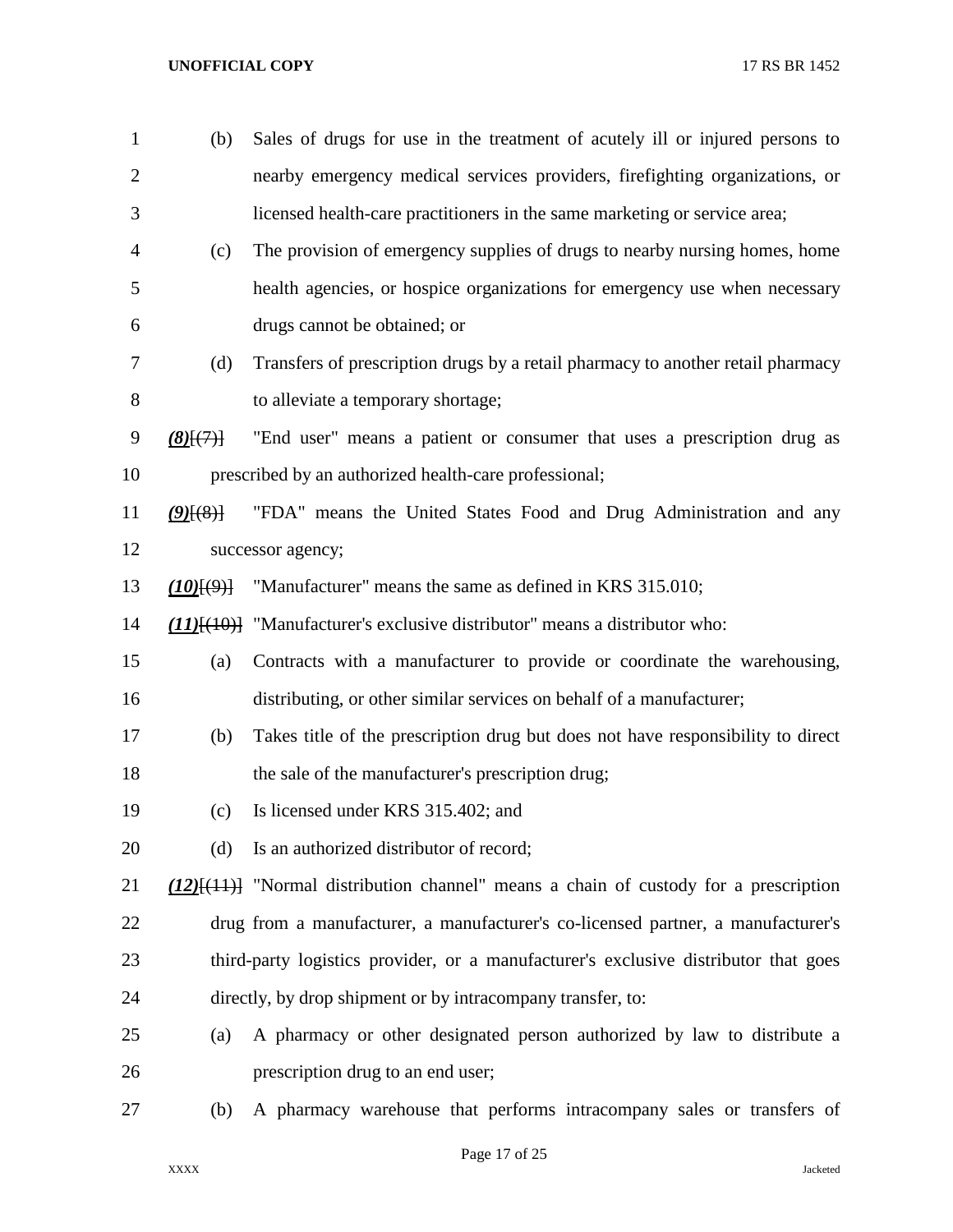| $\mathbf{1}$   |      | prescription drugs to a group of pharmacies under common ownership and                                     |
|----------------|------|------------------------------------------------------------------------------------------------------------|
| $\overline{2}$ |      | control to a patient, pursuant to a prescription for a patient, or to a person                             |
| 3              |      | authorized by law to administer a prescription drug for use by a patient;                                  |
| 4              | (c)  | An authorized distributor of record:                                                                       |
| 5              |      | Then to a pharmacy or other designated person authorized by law to<br>1.                                   |
| 6              |      | distribute a prescription drug to an end user;                                                             |
| 7              |      | Then to a pharmacy warehouse as specified in paragraph (b) of this<br>2.                                   |
| 8              |      | subsection; or                                                                                             |
| 9              |      | Then to another authorized distributor of record to a licensed health-care<br>3.                           |
| 10             |      | facility or pharmacy, or a practitioner authorized by law to distribute a                                  |
| 11             |      | prescription drug to an end user; or                                                                       |
| 12             | (d)  | A nonprofit organization under state contract to distribute prescription drugs                             |
| 13             |      | to pharmacies pursuant to the state's emergency response plan and the                                      |
| 14             |      | subsequent distribution of those prescription drugs to pharmacies;                                         |
| 15             |      | $(13)$ [ $(12)$ ] "Pedigree" means a document or electronic file containing information that               |
| 16             |      | records each distribution of a prescription drug;                                                          |
| 17             |      | $(14)$ [ $(13)$ ] "Pharmacy warehouse" means a physical location for prescription drugs that               |
| 18             |      | acts as a central warehouse and performs intracompany sales or transfers of                                |
| 19             |      | prescription drugs to a group of pharmacies under common ownership and control;                            |
| 20             |      | $(15)$ [ $(14)$ "Prescription drug" means the same as defined in KRS 315.010;                              |
| 21             |      | $\underline{(16)}[\overline{(15)}]$ "Repackager" means a person who owns or operates an establishment that |
| 22             |      | repacks and relabels a product or package for further sale, or distribution                                |
| 23             |      | without a further transaction;                                                                             |
| 24             | (17) | "Reverse distributor" means every person who acts as an agent for pharmacies, drug                         |
| 25             |      | wholesalers, manufacturers, or other entities by receiving, taking inventory, and                          |
| 26             |      | managing the disposition of outdated or nonsalable drugs;                                                  |
| 27             |      | $(18)$ [(16)] "Third-party logistics provider" means an entity that contracts with a                       |
|                |      |                                                                                                            |

Page 18 of 25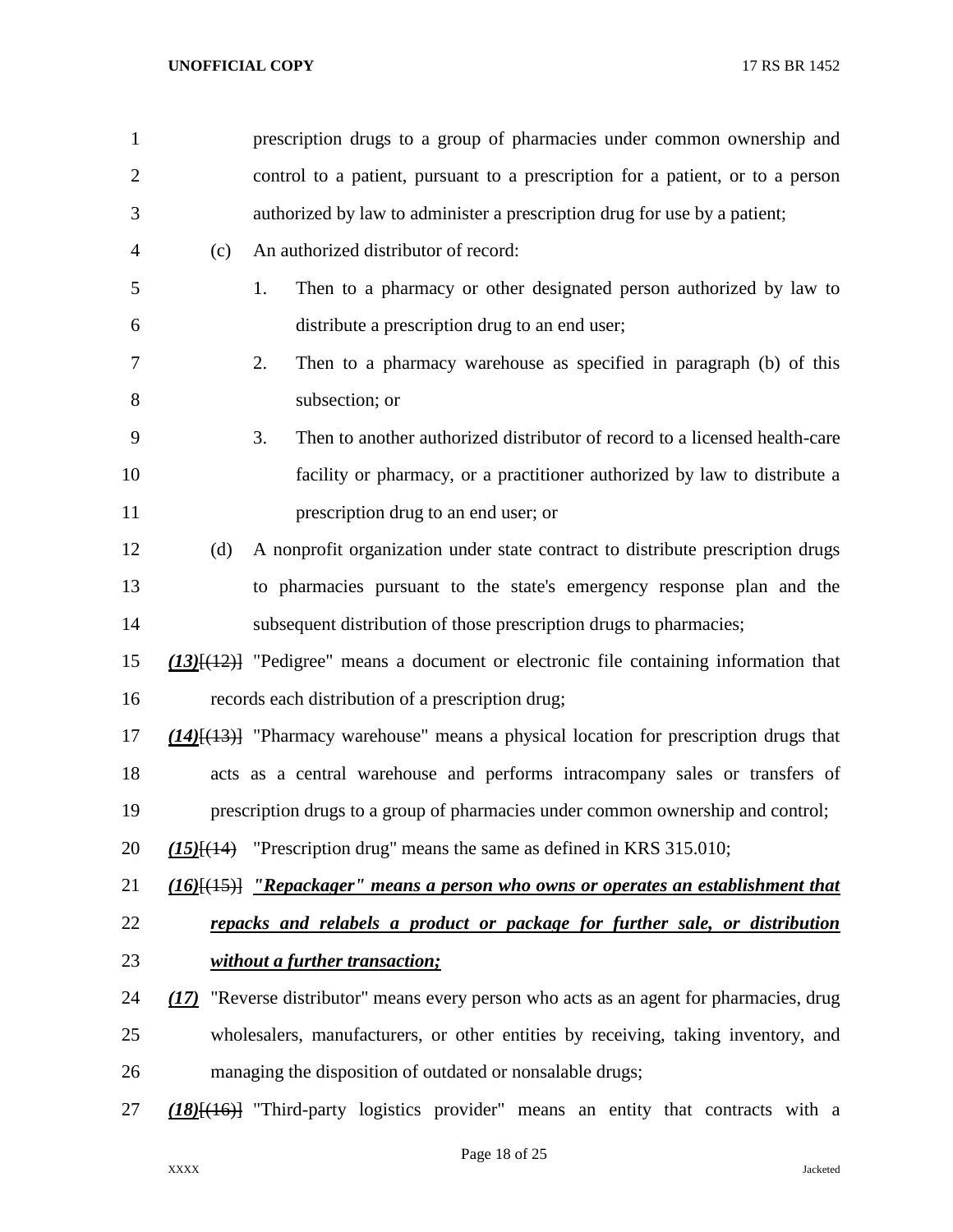| 1              |     | manufacturer, <i>wholesale distributor, repackager, or dispenser</i> to provide <i>and</i> [-or]          |
|----------------|-----|-----------------------------------------------------------------------------------------------------------|
| $\overline{2}$ |     | coordinate [the] warehousing [, distribution,] or other <i>logistics</i> [similar] services on            |
| 3              |     | behalf of a manufacturer, <i>wholesale distributor</i> , <i>repackager</i> , <i>or dispenser</i> but does |
| $\overline{4}$ |     | not take title to the drug or have responsibility to direct the sale of the                               |
| 5              |     | manufacturer's] drug. A third-party logistics provider who is a licensed wholesale                        |
| 6              |     | distributor under KRS 315.402 and is a manufacturer's authorized distributor of                           |
| 7              |     | record] shall be considered as part of the normal distribution channel;                                   |
| 8              |     | $(19)(17)$ "Wholesale distribution" means the distribution of a prescription drug to                      |
| 9              |     | persons other than an end user, but does not include:                                                     |
| 10             | (a) | Intracompany sales or transfers;                                                                          |
| 11             | (b) | The sale, purchase, distribution, trade, or transfer of a prescription drug for                           |
| 12             |     | emergency medical reasons;                                                                                |
| 13             | (c) | The distribution of prescription drug samples by a manufacturer or authorized                             |
| 14             |     | distributor;                                                                                              |
| 15             | (d) | Drug returns or transfers to the original manufacturer, original wholesale                                |
| 16             |     | distributor, or transfers to a reverse distributor or third-party returns processor;                      |
| 17             | (e) | The sale, purchase, or trade of a drug pursuant to a prescription;                                        |
| 18             | (f) | The delivery of a prescription drug by a common carrier;                                                  |
| 19             | (g) | The purchase or acquisition by a health-care entity or pharmacy that is a                                 |
| 20             |     | member of a group purchasing organization of a drug for its own use from the                              |
| 21             |     | group purchasing organization, or health-care entities or pharmacies that are                             |
| 22             |     | members of the group organization;                                                                        |
| 23             | (h) | The sale, purchase, distribution, trade, or transfer of a drug by a charitable                            |
| 24             |     | health-care entity to a nonprofit affiliate of the organization as otherwise                              |
| 25             |     | permitted by law;                                                                                         |
| 26             | (i) | The sale, transfer, merger, or consolidation of all or part of the business of a                          |
| 27             |     | pharmacy with another pharmacy or pharmacies; or                                                          |

Page 19 of 25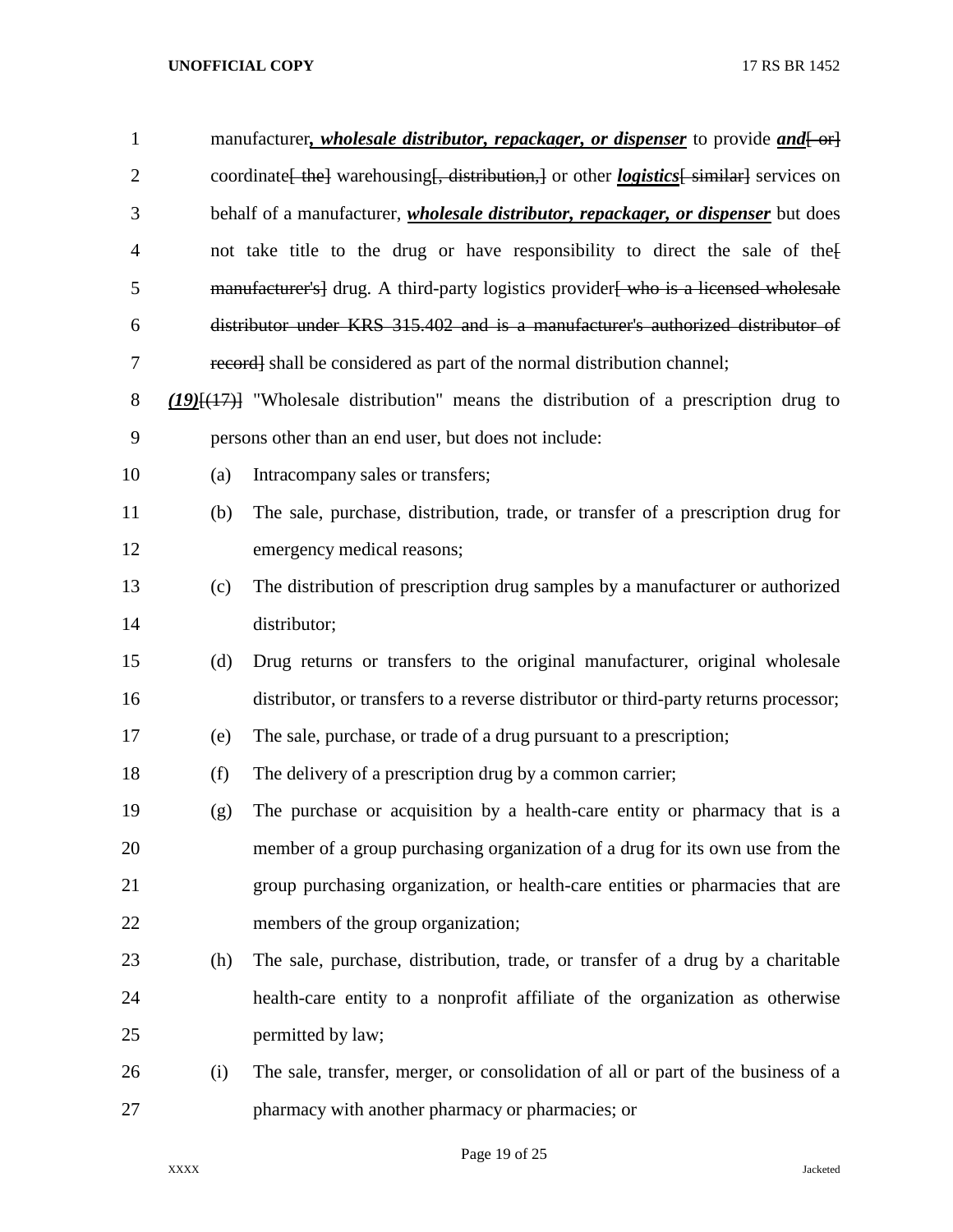(j) The distribution of a prescription drug to a health-care practitioner or to another pharmacy if the total number of units transferred during a twelve (12) month period does not exceed five percent (5%) of the total number of all units dispensed by the pharmacy during the immediate twelve (12) month period; and *(20)*[(18)] "Wholesale distributor" means an entity engaged in the wholesale distribution of prescription drugs, including but not limited to manufacturers, manufacturers' exclusive distributors, authorized distributors of record, drug wholesalers or

9 distributors, heta-party logistics providers, l third-party returns processors, reverse distributors, and pharmacy warehouses and retail pharmacies that engage in the wholesale distribution of a prescription drug.

- 12 SECTION 5. A NEW SECTION OF KRS 315.400 TO 315.412 IS CREATED TO READ AS FOLLOWS:
- *(1) Each facility of a third-party logistics provider located within Kentucky shall be licensed by the board prior to shipping a prescription drug:*
- *(a) Within the borders of Kentucky; or*
- *(b) To a location outside the borders of Kentucky.*
- *(2) Licenses issued under subsection (1) of this section shall be renewed annually upon:*
- *(a) Completion of an application; and*
- *(b) Payment of a renewal fee as established by administrative regulations promulgated by the board.*
- *(3) A third-party logistics provider located in another state seeking to ship a*
- *prescription drug into Kentucky shall provide documentation upon request by the*
- *by the board or its staff that the third-party logistics provider is licensed as a*
- *third-party logistics provider by:*
- *(a) The state from which the third-party logistics provider ships, if that state*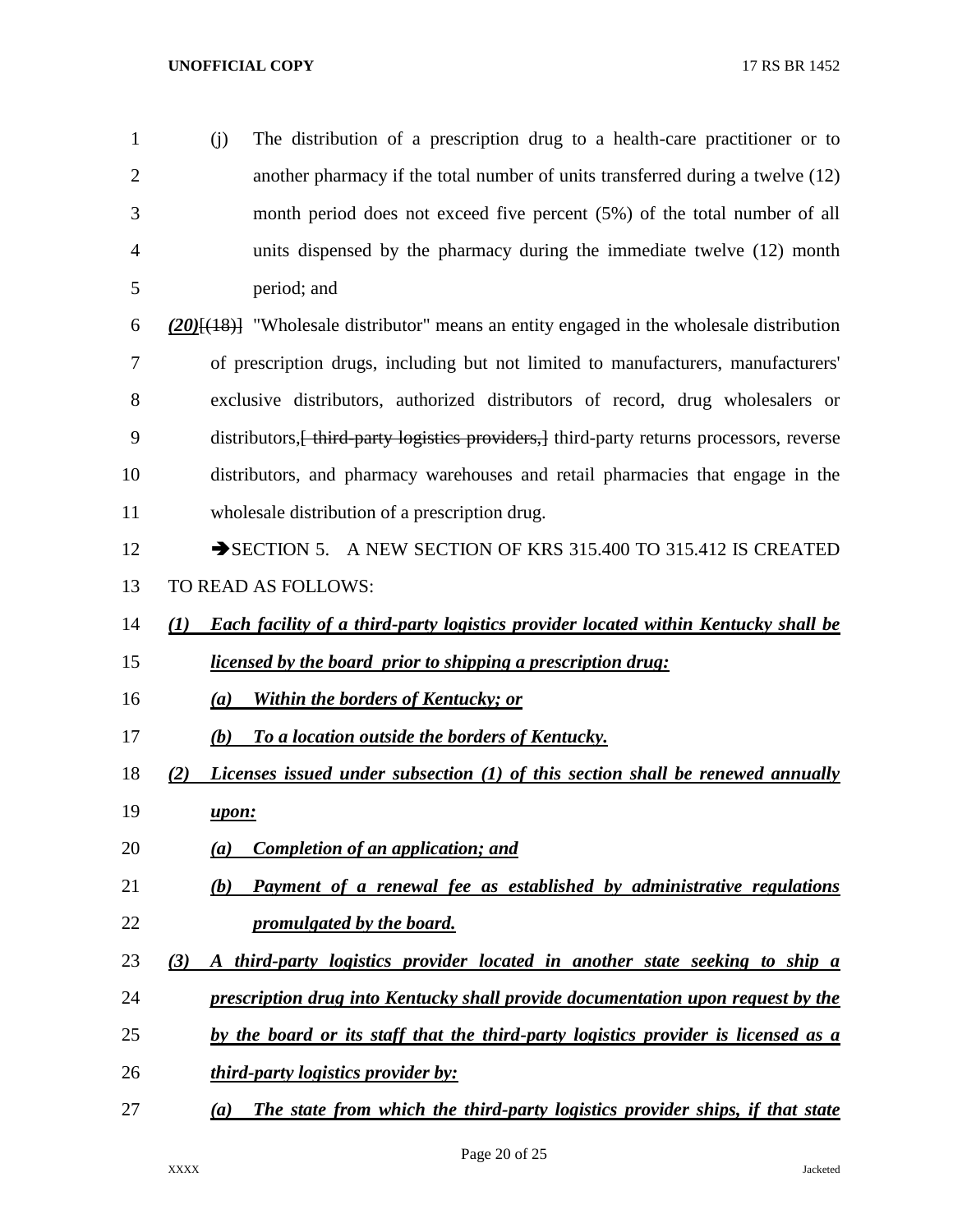| 1  | <u>licenses third-party logistics providers; or</u>                                       |
|----|-------------------------------------------------------------------------------------------|
| 2  | <b>The United States Food and Drug Administration.</b><br>(b)                             |
| 3  | A third-party logistics provider license shall be valid only for the name,<br>(4)         |
| 4  | <u>ownership, and location listed on the license. Changes of name, ownership, or</u>      |
| 5  | location shall require a new third-party logistics provider license.                      |
| 6  | Changes in information required for licensure shall be reported to the board, in<br>(5)   |
| 7  | writing, within ten $(10)$ days of the change.                                            |
| 8  | A third-party logistics provider shall not operate from a place of residence.<br>(6)      |
| 9  | A third-party logistics provider facility shall be located apart and separate from<br>(7) |
| 10 | <u>any retail pharmacy licensed by the board.</u>                                         |
| 11 | A third-party logistics provider shall publicly display all licenses and have the<br>(8)  |
| 12 | most recent state and federal inspection reports readily available.                       |
| 13 | SECTION 6. A NEW SECTION OF KRS 315.400 TO 315.412 IS CREATED                             |
| 14 | TO READ AS FOLLOWS:                                                                       |
| 15 | An applicant for licensure as a third-party logistics provider shall submit a<br>(I)      |
| 16 | satisfactorily completed board-approved application along with the required fee.          |
| 17 | <b>New applicants shall provide, at minimum, the following:</b>                           |
| 18 | The applicant's full name, all trade or business names used, full business<br>(a)         |
| 19 | address, and telephone number;                                                            |
| 20 | Type of ownership, whether individual, partnership, limited liability<br>(b)              |
| 21 | <i>company, or corporation;</i>                                                           |
| 22 | Name of the owner or owners, including:<br>(c)                                            |
| 23 | If a person, the name, address, Social Security number, and date of<br>1.                 |
| 24 | birth;                                                                                    |
| 25 | If other than a person, the name, address, Social Security number,<br><u>2.</u>           |
| 26 | and date of birth of each partner, limited liability company member, or                   |
| 27 | corporate officer and corporate director, and the federal employer                        |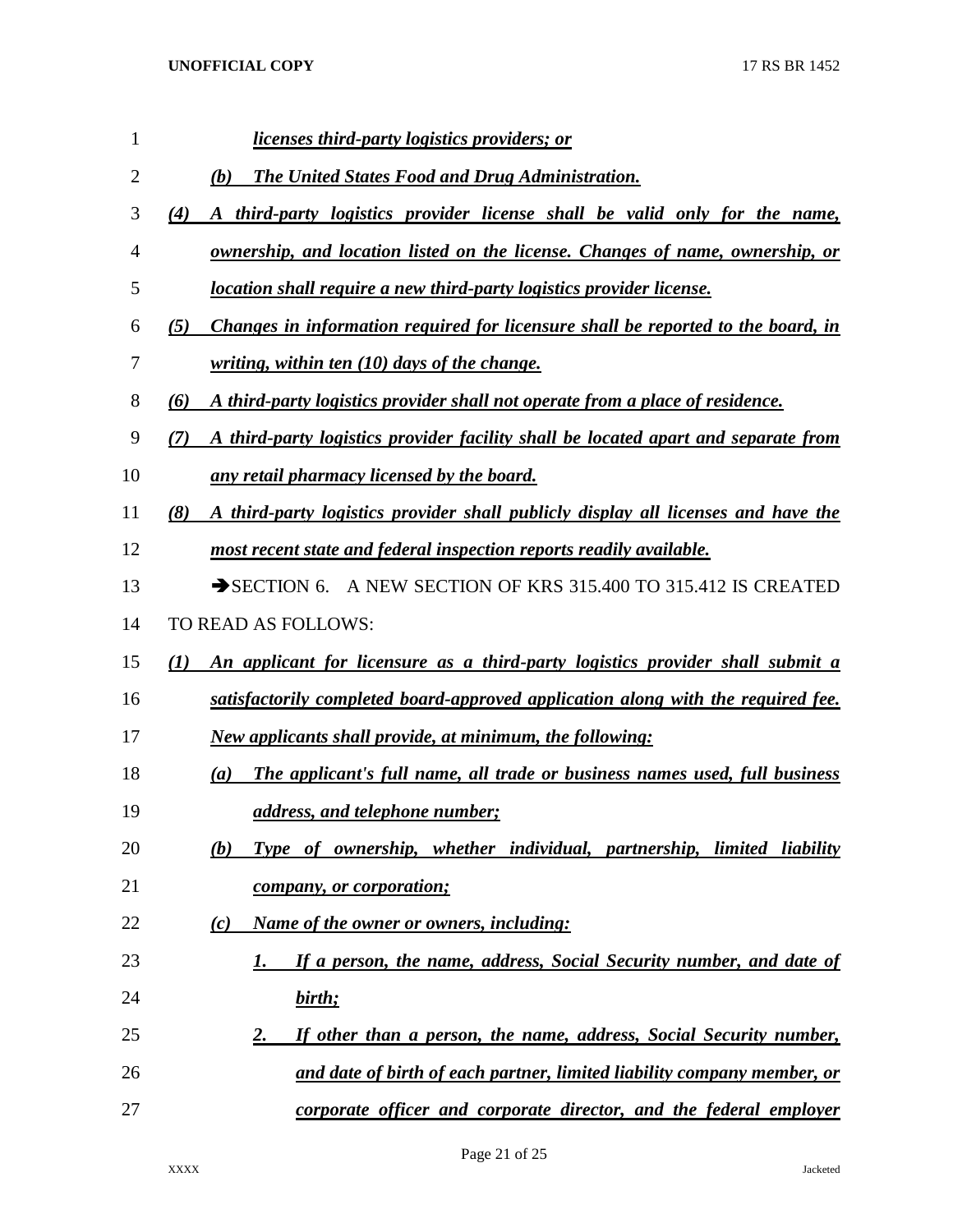| 1              | <i>identification number;</i>                                                           |
|----------------|-----------------------------------------------------------------------------------------|
| $\overline{2}$ | If a corporation, the state of incorporation; and<br>3.                                 |
| 3              | If a publicly traded corporation, the information described in<br>4.                    |
| 4              | subparagraph 2. of this paragraph is not required for corporate                         |
| 5              | officers and corporate directors; and                                                   |
| 6              | (d)<br>Upon the board's written request, a list of all manufacturers, wholesale         |
| 7              | distributors, and dispensers for whom the third-party logistics provider                |
| 8              | <i>provides services.</i>                                                               |
| 9              | The board may use a board-approved outside agency, if permitted by federal law,<br>(2)  |
| 10             | to inspect third-party logistics providers.                                             |
| 11             | SECTION 7. A NEW SECTION OF KRS 315.400 TO 315.412 IS CREATED                           |
| 12             | TO READ AS FOLLOWS:                                                                     |
| 13             | (I)<br>The board shall consider, at a minimum, the following factors in determining the |
| 14             | eligibility for initial licensure and renewal of third-party logistics providers:       |
| 15             | A finding by a law enforcement agency or regulatory agency that the<br>(a)              |
| 16             | applicant or any owners of an applicant has violated federal, state, or local           |
| 17             | <u>laws;</u>                                                                            |
| 18             | Suspension, revocation, or any other sanction against a license currently or<br>(b)     |
| 19             | previously held by the applicant or any of its owners for a violation of                |
| 20             | <i>federal or state law;</i>                                                            |
| 21             | A finding that the applicant or any of its owners are guilty of or pleaded<br>(c)       |
| 22             | guilty or nolo contendere to violating federal, state, or local laws;                   |
| 23             | The furnishing by the applicant of false or fraudulent material in any<br>(d)           |
| 24             | <i><u>application;</u></i>                                                              |
| 25             | Failure to maintain or make available to the board or to federal, state, or<br>(e)      |
| 26             | local law enforcement officials the records required to be maintained by                |
| 27             | third-party logistics providers; and                                                    |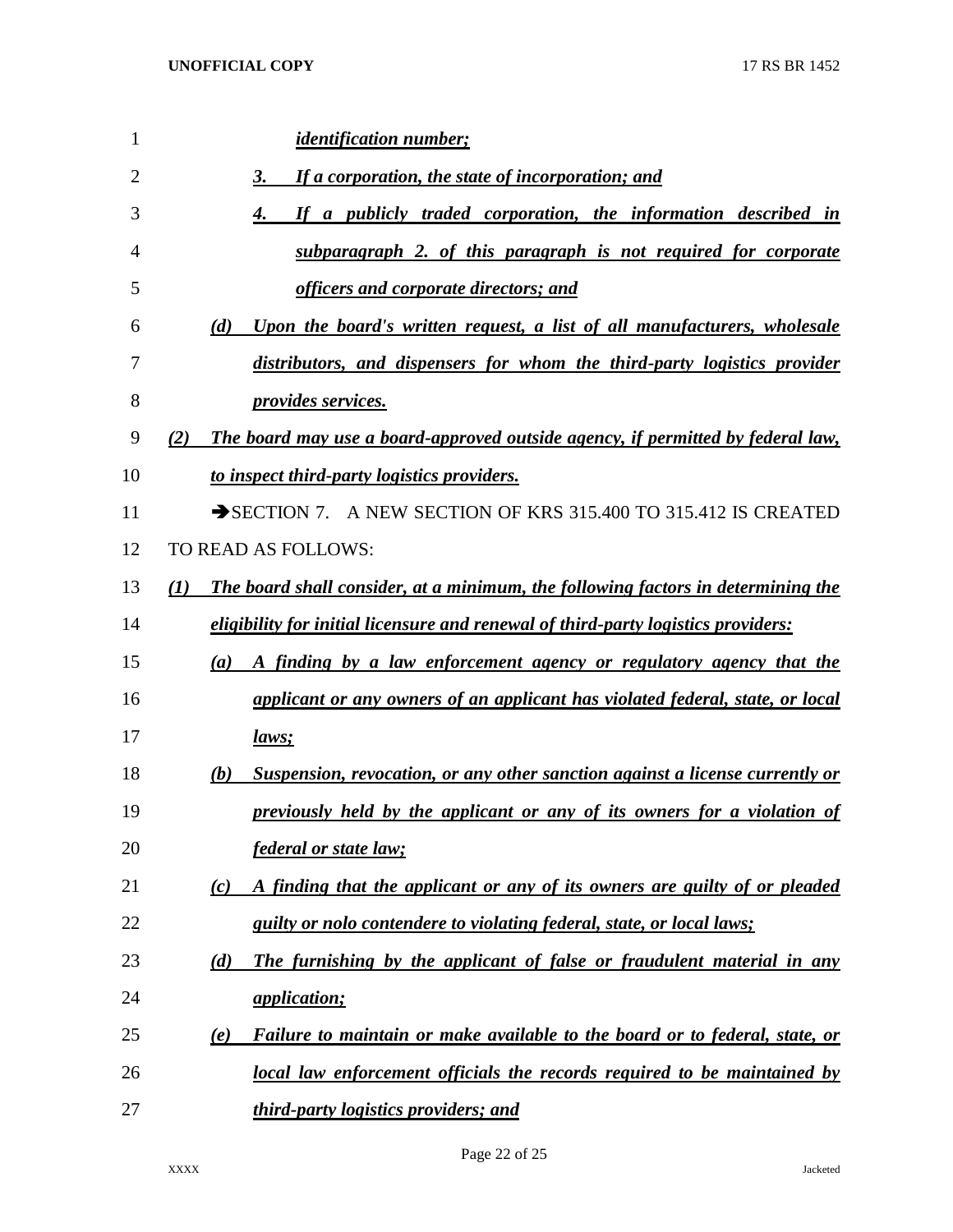| 1  | Any other factors or qualifications that the board considers relevant to and                    |
|----|-------------------------------------------------------------------------------------------------|
| 2  | consistent with the public health and safety. Any factors inconsistent with                     |
| 3  | federal standards shall not be applied.                                                         |
| 4  | A licensee who has no record of providing third-party logistics services involving<br>(2)       |
| 5  | prescription drugs during a routine inspection may have its subsequent renewal                  |
| 6  | application referred to the board for review and possible discipline, and the board             |
| 7  | may require the licensee to appear before the board at the review.                              |
| 8  | A third-party logistics provider shall have and follow a diversion detection and<br>(3)         |
| 9  | loss prevention plan that includes all prescription drugs, which shall be                       |
| 10 | <i>immediately available to the board or its agents upon request.</i>                           |
| 11 | The board shall have the right to deny licensure if it determines that granting the<br>(4)      |
| 12 | <u>license would not be consistent with public health and safety.</u>                           |
| 13 | SECTION 8. A NEW SECTION OF KRS 315.400 TO 315.412 IS CREATED                                   |
| 14 | TO READ AS FOLLOWS:                                                                             |
| 15 | <b>Third-party logistics providers shall establish and maintain for board inspection</b><br>(I) |
| 16 | <u>a list of each partner, limited liability company member, and corporate officer</u>          |
| 17 | and director, including a description of the duties and the qualifications of each.             |
| 18 | A third-party logistics provider shall not have as an owner or designated<br>(2)                |
| 19 | representative anyone convicted of a felony for conduct relating to:                            |
| 20 | <b>Providing third-party logistics services involving prescription drugs;</b><br>(a)            |
| 21 | A violation of 21 U.S.C. sec. $331(i)$ or (k); or<br>(b)                                        |
| 22 | A violation of 18 U.S.C. sec. 1365 relating to product tampering.<br>(c)                        |
| 23 | A third-party logistics provider shall not have, as an owner or designated<br>(3)               |
| 24 | <u>representative, anyone who has violated federal or state requirements for third-</u>         |
| 25 | party logistics provider licensure and presented a threat of serious adverse health             |
| 26 | consequences or death to humans.                                                                |
| 27 | SECTION 9. A NEW SECTION OF KRS 315.400 TO 315.412 IS CREATED                                   |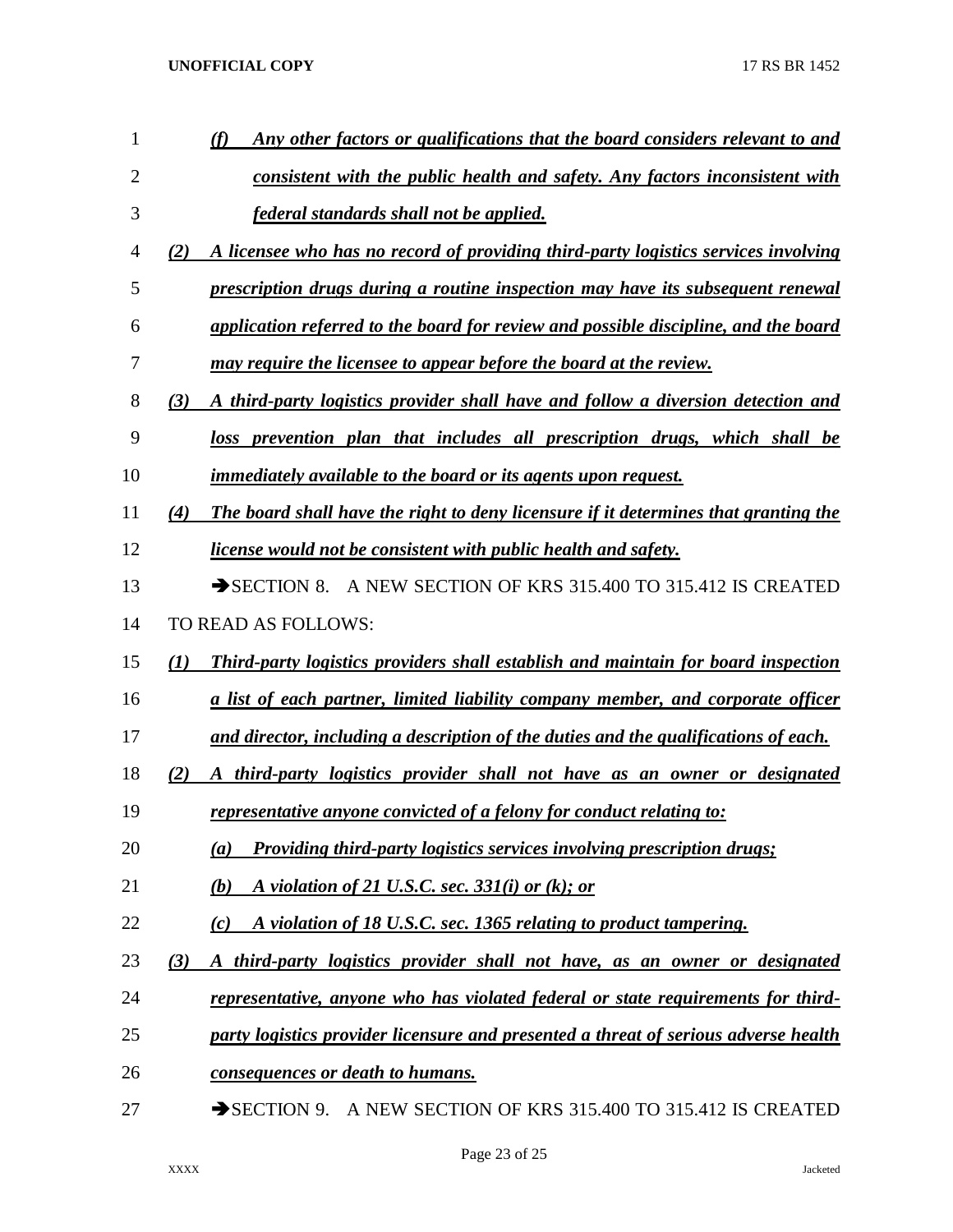| 1 TO READ AS FOLLOWS: |  |
|-----------------------|--|
|                       |  |

| $\overline{4}$ |     | The Drug Supply Chain Security Act of 2013 and rules promulgated<br>(a)             |
|----------------|-----|-------------------------------------------------------------------------------------|
| 5              |     | thereunder; and                                                                     |
| 6              |     | The storage practices set out in 21 U.S.C. sec. 360eee-3(d)(2)(C)<br>(b)            |
| 7              | (2) | A third-party logistics provider shall allow the board and authorized federal,      |
| 8              |     | state, and local law enforcement officials to enter and inspect its premises and    |
| 9              |     | delivery vehicles, to audit its records and written operating procedures, and to    |
| 10             |     | confiscate prescription drugs and records to the extent authorized by law, rule, or |
| 11             |     | regulation.                                                                         |
| 12             | (3) | Failure to operate in compliance with all applicable federal, state, and local laws |
| 13             |     | and regulations shall constitute unprofessional conduct pursuant to KRS             |
| 14             |     | $315.121(1)(a)$ .                                                                   |
| 15             |     | $\rightarrow$ SECTION 10.<br>A NEW SECTION OF KRS CHAPTER 315 IS CREATED TO         |
| 16             |     | <b>READ AS FOLLOWS:</b>                                                             |
| 17             | (1) | A medical gas wholesaler, whether located within the Commonwealth or                |
| 18             |     | operating within the Commonwealth from a location outside the Commonwealth,         |
| 19             |     | shall be licensed by the board. Each license application shall be a fee which       |
| 20             |     | shall:                                                                              |
| 21             |     | Be prescribed by administrative regulation promulgated by the board in an<br>(a)    |
| 22             |     | amount not to exceed two hundred fifty dollars (\$250); and                         |
| 23             |     | Not be increased by more than twenty-five dollars (\$25) per year.<br>(b)           |
| 24             | (2) | A medical gas wholesaler shall be required to maintain accurate records of all      |
| 25             |     | drugs handled. Records shall be made available to agents of the board for           |
| 26             |     | <i>inspection upon request.</i>                                                     |
| 27             | (3) | Failure to report to the board or willful submission of inaccurate information      |

*(1) A third-party logistics provider shall operate in compliance with all applicable* 

*federal, state, and local laws and regulations, including but not limited to:*